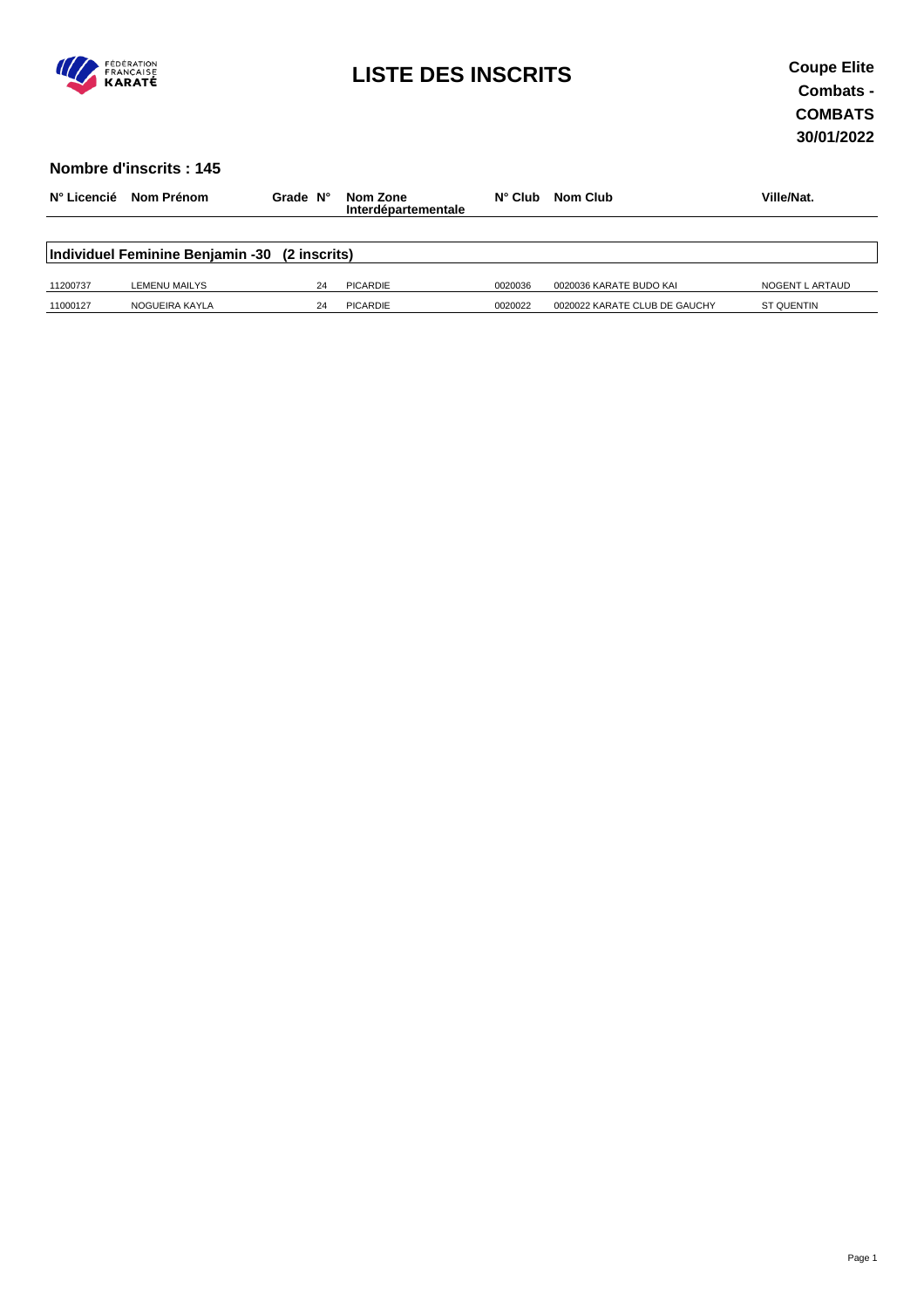## Individuel Feminine Benjamin -35 (9 inscrits)

| 11103446 | ALLAL DAHLIA             | 24 | <b>PICARDIE</b> | 0800002 | 0800002 C S L GENDARMERIE DE PICARDIE               | <b>AMIENS</b>          |
|----------|--------------------------|----|-----------------|---------|-----------------------------------------------------|------------------------|
| 11099904 | <b>BAYART CHLOE</b>      | 24 | <b>PICARDIE</b> | 0600611 | 0600611 ASCULTSPTRACY LE MONT                       | le plessis brion       |
| 11340855 | <b>BOUDAHMANE MALIKA</b> | 24 | <b>PICARDIE</b> | 0600707 | 0600707 S.K.S SHOTOKAN KARAT+ë<br>S+ëRIFONTAINE     | <b>BEZU ST ELOI</b>    |
| 11280011 | COLIN ROSE JADE          | 24 | <b>PICARDIE</b> | 0600694 | 0600694 LOCOMOTIVE CAMBLYSIEN                       | bornel                 |
| 10842658 | DAHMANI IKRAM            | 24 | <b>PICARDIE</b> | 0600012 | 0600012 U S C KARATE SHOTOKAN                       | <b>CREPY EN VALOIS</b> |
| 11161480 | <b>HADDOUCHI NELIA</b>   | 24 | <b>PICARDIE</b> | 0600702 | 0600702 ASSOCIATION DES ARTS<br>MARTIAUX MARGNOTINS | <b>FOSSES</b>          |
| 10996793 | <b>HERVIER SALOME</b>    | 24 | PICARDIE        | 0600060 | 0600060 BUSHIDO KARATE DU VALOIS                    | <b>CREPY EN VALOIS</b> |
| 11148048 | <b>HLUSHYCH SOPHIA</b>   | 24 | <b>PICARDIE</b> | 0020036 | 0020036 KARATE BUDO KAL                             | NOGENT L ARTAUD        |
| 10842738 | <b>MAGNIEN AURORE</b>    | 24 | PICARDIE        | 0600012 | 0600012 U S C KARATE SHOTOKAN                       | <b>CREPY EN VALOIS</b> |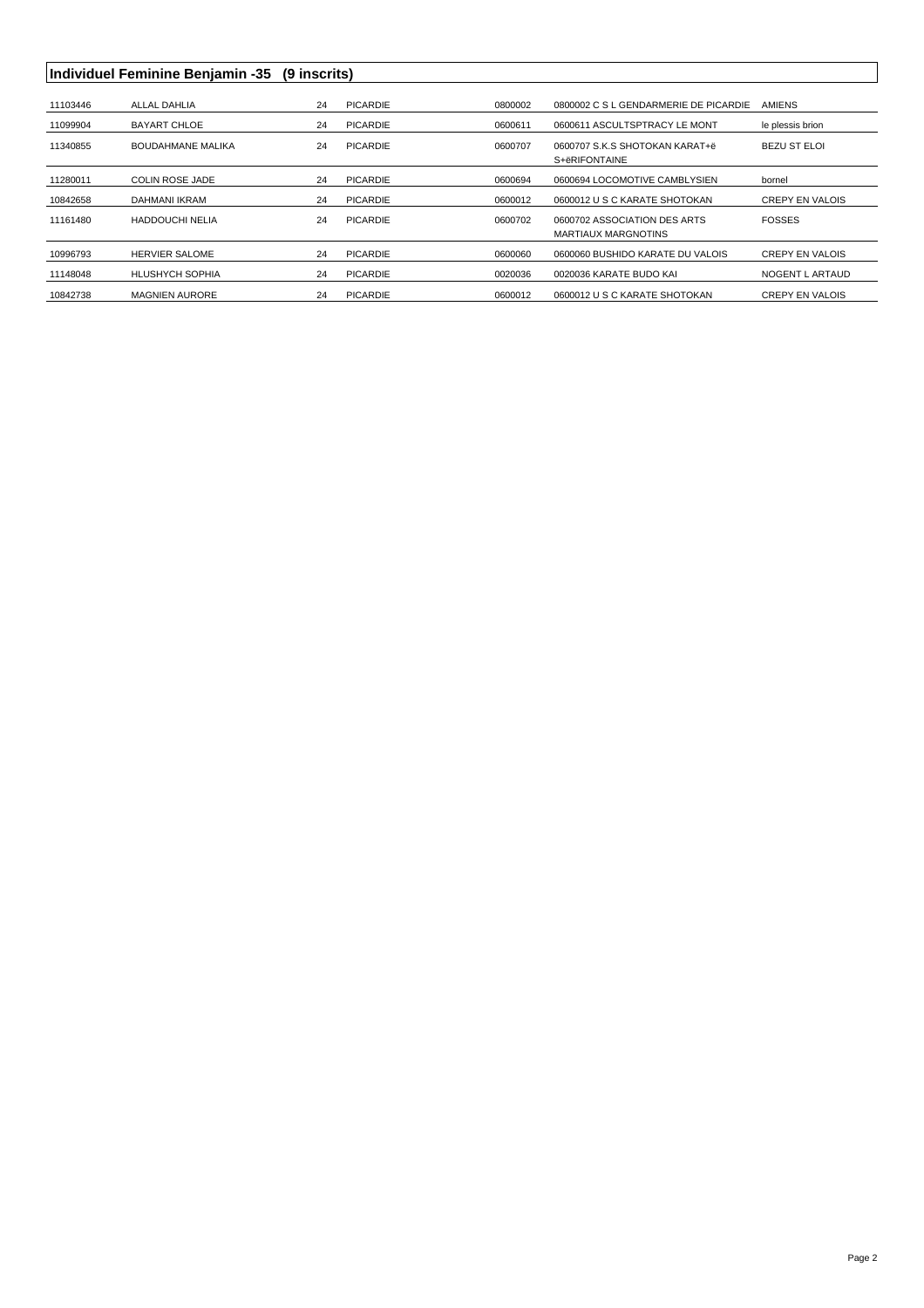|          | Individuel Feminine Benjamin -40     | (6 inscrits) |                 |         |                                    |                                 |
|----------|--------------------------------------|--------------|-----------------|---------|------------------------------------|---------------------------------|
| 11181137 | <b>CLEMENT PAULINE</b>               | 24           | <b>PICARDIE</b> | 0020016 | 0020016 KAMAE CLUB KARATE          | Saint Quentin                   |
| 11271939 | LOKOMBE MIPOKO STECY<br><b>MARIE</b> | 24           | PICARDIE        | 0600012 | 0600012 U S C KARATE SHOTOKAN      | <b>CREPY EN VALOIS</b>          |
| 11183945 | MARJOU EDEN                          | 24           | <b>PICARDIE</b> | 0600012 | 0600012 U S C KARATE SHOTOKAN      | <b>CREPY EN VALOIS</b>          |
| 10842743 | MARTEL ELOANE                        | 24           | <b>PICARDIE</b> | 0600012 | 0600012 U S C KARATE SHOTOKAN      | <b>CREPY EN VALOIS</b>          |
| 11035139 | PEREIRA IN+êS                        | 24           | PICARDIE        | 0600015 | 0600015 A M COMPIEGNOIS            | <b>COMPIEGNE</b>                |
| 11015600 | <b>SOK LYA</b>                       | 24           | <b>PICARDIE</b> | 0600614 | 0600614 CLUB KARATE DU CLERMONTOIS | NEUILLY SOUS<br><b>CLERMONT</b> |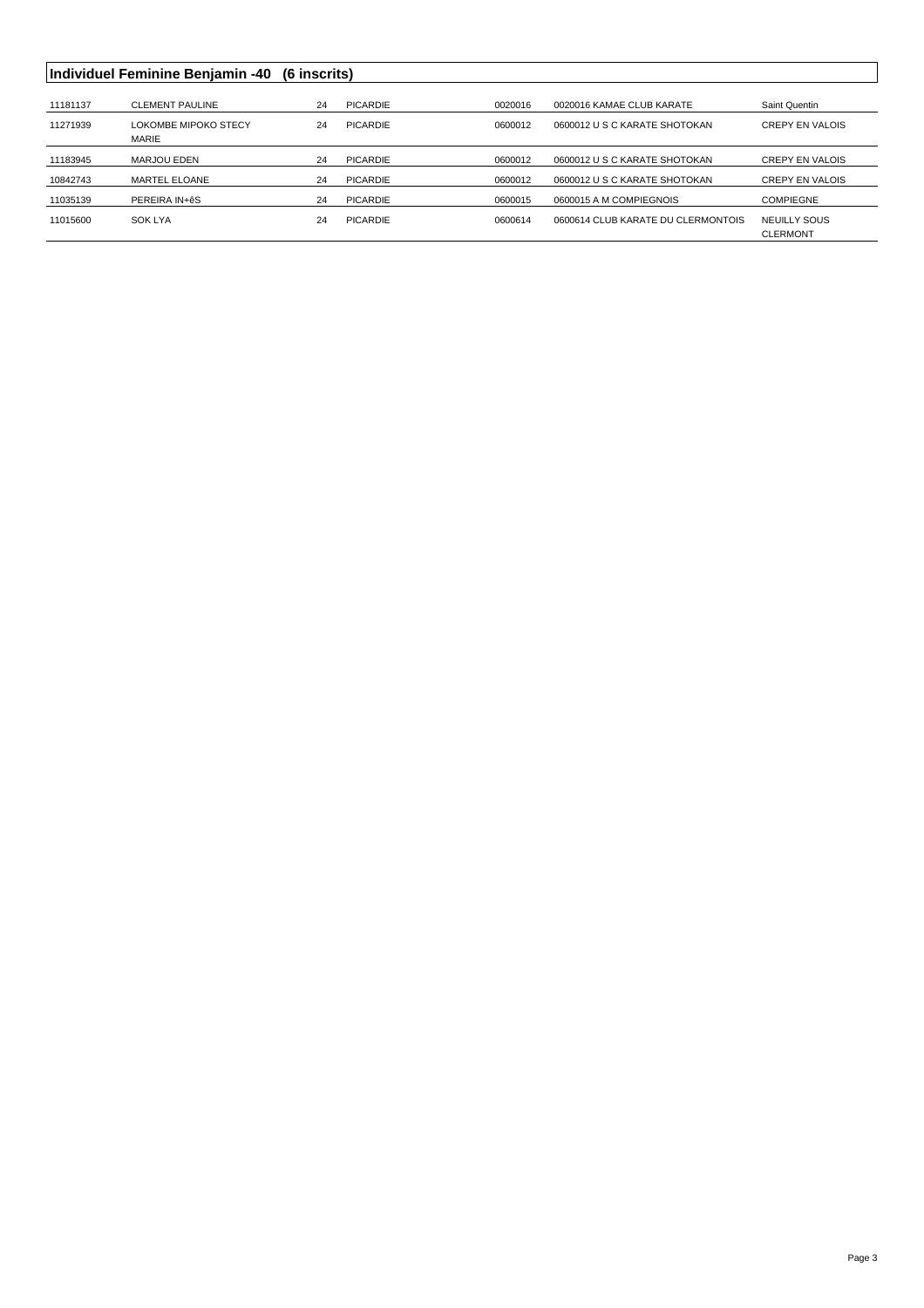| Individuel Feminine Benjamin -45 (3 inscrits) |                         |    |          |         |                               |                        |  |  |  |
|-----------------------------------------------|-------------------------|----|----------|---------|-------------------------------|------------------------|--|--|--|
|                                               |                         |    |          |         |                               |                        |  |  |  |
| 11219919                                      | CRUITS MARIAM           | 24 | PICARDIE | 0020016 | 0020016 KAMAE CLUB KARATE     | Saint Quentin          |  |  |  |
| 11339741                                      | <b>FOUQUEREAU SASHA</b> | 24 | PICARDIE | 0600012 | 0600012 U S C KARATE SHOTOKAN | <b>CREPY EN VALOIS</b> |  |  |  |
| 11339751                                      | <b>SELAMI TESSNIME</b>  | 24 | PICARDIE | 0600012 | 0600012 U S C KARATE SHOTOKAN | <b>CREPY EN VALOIS</b> |  |  |  |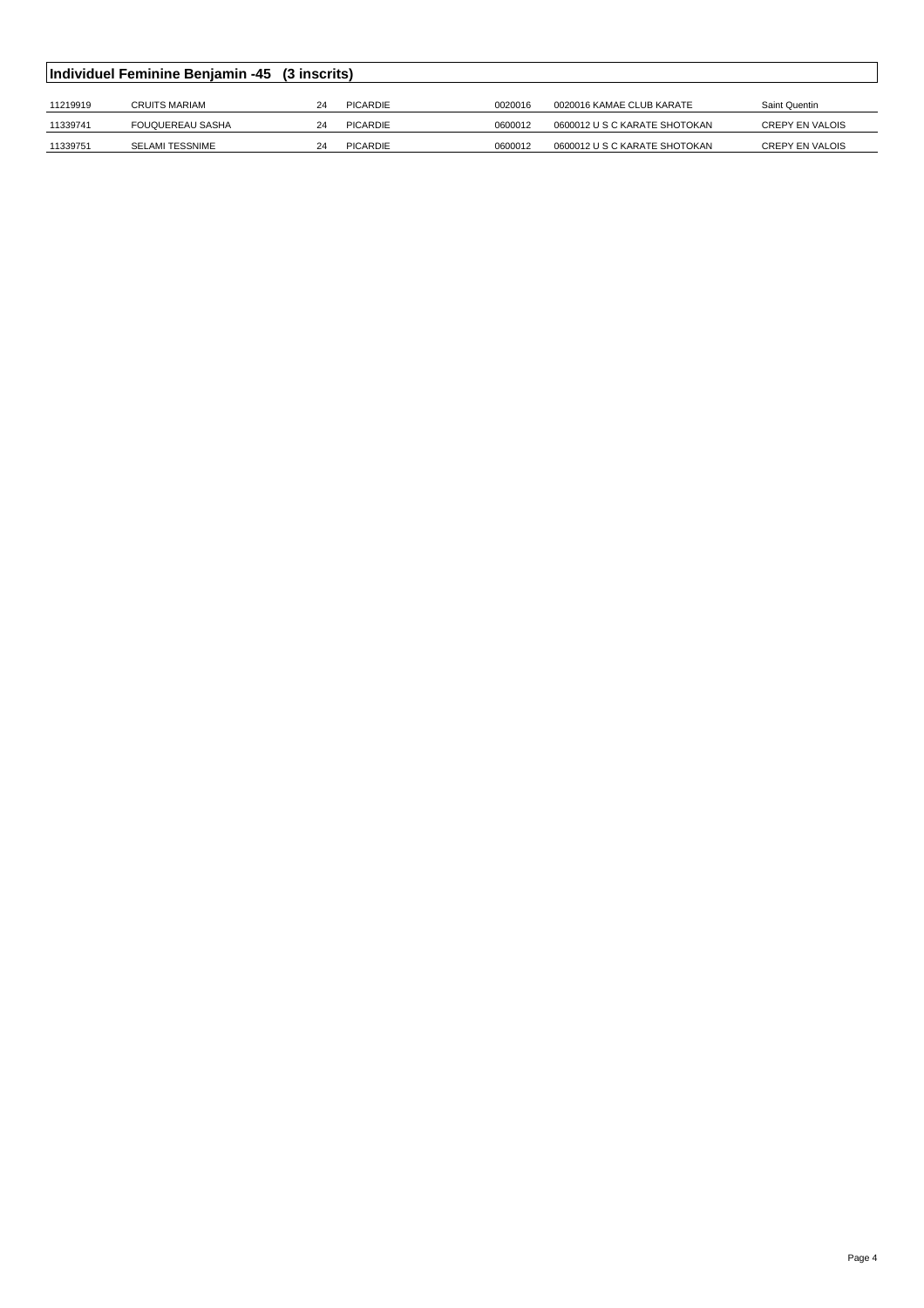| Individuel Feminine Benjamin -50 (4 inscrits) |                       |    |          |         |                                                 |                       |  |
|-----------------------------------------------|-----------------------|----|----------|---------|-------------------------------------------------|-----------------------|--|
| 11200971                                      | EL AMRI NAELLE        | 24 | PICARDIE | 0800010 | 0800010 KARATE CLUB DE<br><b>FRESSENNEVILLE</b> | <b>FRESSENNEVILLE</b> |  |
| 10749441                                      | EL ANNAS CAMELIA      | 24 | PICARDIE | 0600012 | 0600012 U S C KARATE SHOTOKAN                   | CREPY EN VALOIS       |  |
| 10987286                                      | <b>HANGARD OLIVYA</b> | 24 | PICARDIE | 0600019 | 0600019 OLYMPIC KARATE CL DE BEAUVAIS BEAUVAIS  |                       |  |
| 10924870                                      | <b>TOURNAY FLORA</b>  | 24 | PICARDIE | 0020022 | 0020022 KARATE CLUB DE GAUCHY                   | ST QUENTIN            |  |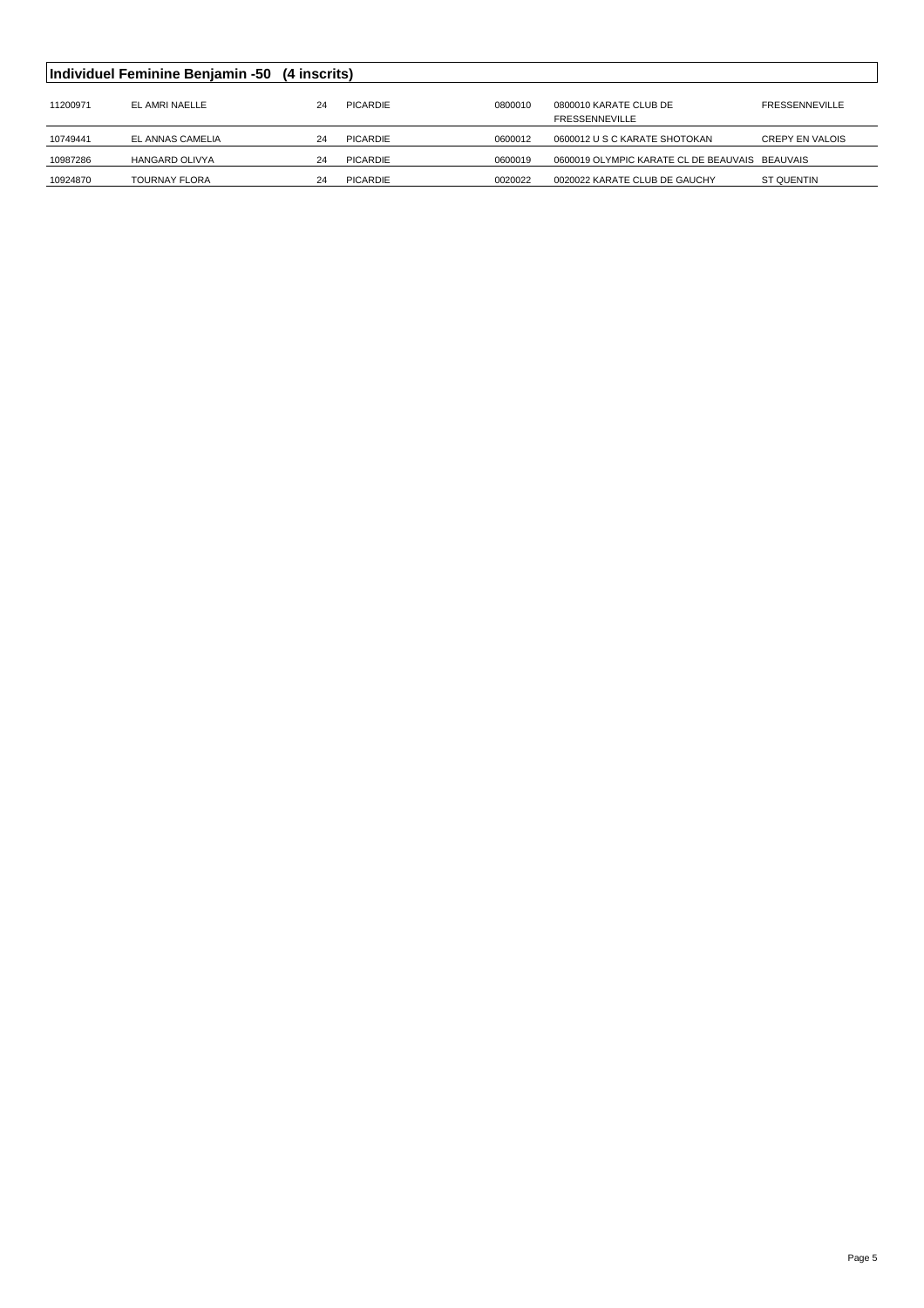|          | Individuel Feminine Benjamin 50 et + (4 inscrits) |    |                 |         |                                                 |                        |
|----------|---------------------------------------------------|----|-----------------|---------|-------------------------------------------------|------------------------|
| 10899354 | <b>BEN THAMI MAHERA</b>                           | 24 | <b>PICARDIE</b> | 0600707 | 0600707 S.K.S SHOTOKAN KARAT+ë<br>S+ëRIFONTAINE | <b>BEZU ST ELOI</b>    |
| 11219916 | <b>CRUITS SALIMA</b>                              | 24 | PICARDIE        | 0020016 | 0020016 KAMAE CLUB KARATE                       | Saint Quentin          |
| 11252875 | <b>FERRATA LEA</b>                                | 24 | PICARDIE        | 0020016 | 0020016 KAMAE CLUB KARATE                       | Saint Quentin          |
| 10897817 | HAMARI HIDAYA                                     | 24 | PICARDIE        | 0600060 | 0600060 BUSHIDO KARATE DU VALOIS                | <b>CREPY EN VALOIS</b> |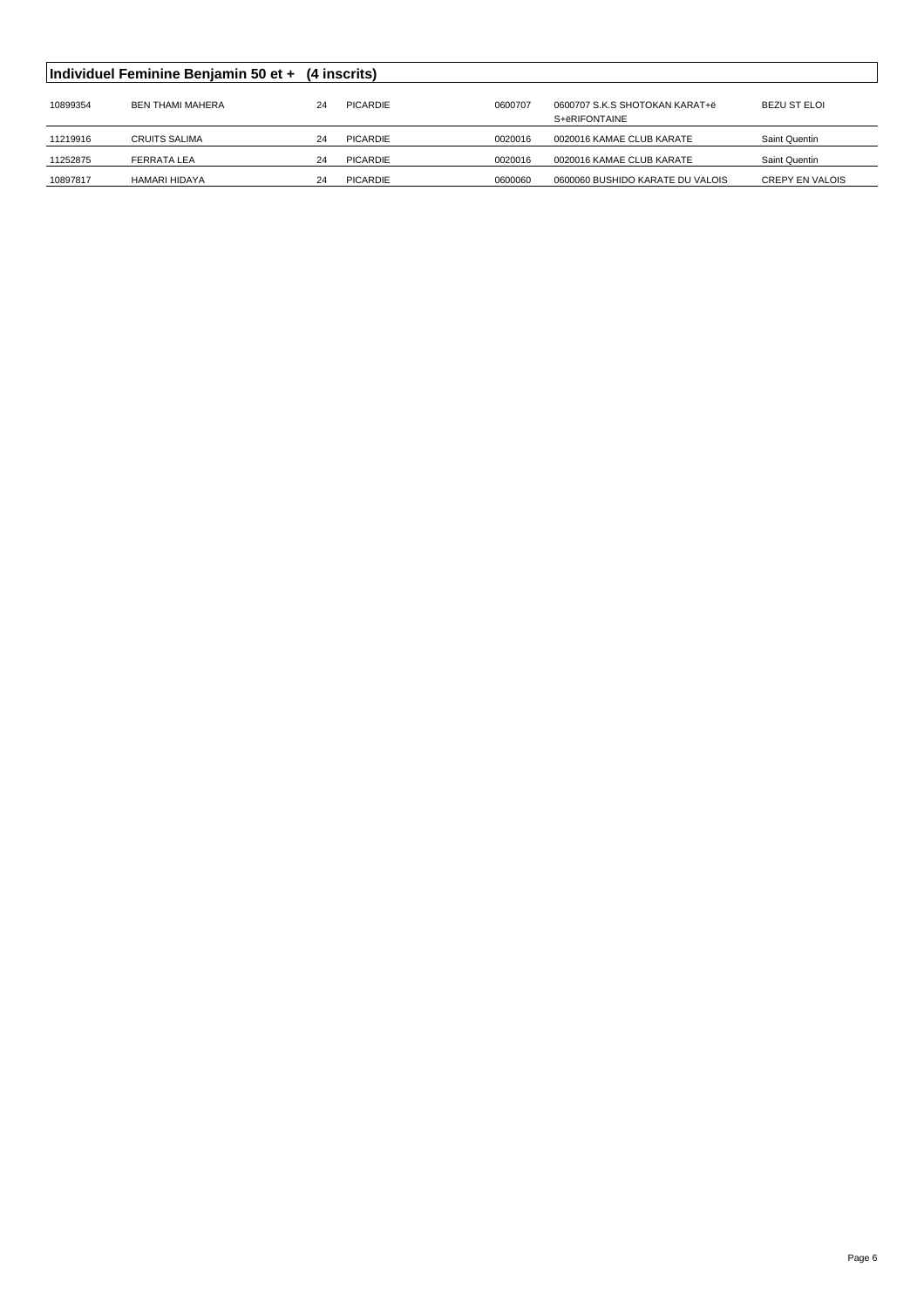|          | Individuel Feminine Poussin -20 (2 inscrits) |    |          |         |                                  |                        |
|----------|----------------------------------------------|----|----------|---------|----------------------------------|------------------------|
| 11358058 | BAIBA EL HABBARI SOFIA                       | 24 | PICARDIE | 0600012 | 0600012 U S C KARATE SHOTOKAN    | <b>CREPY EN VALOIS</b> |
| 11280115 | <b>HSSAK SOPHIA</b>                          | 24 | PICARDIE | 0600060 | 0600060 BUSHIDO KARATE DU VALOIS | <b>CREPY EN VALOIS</b> |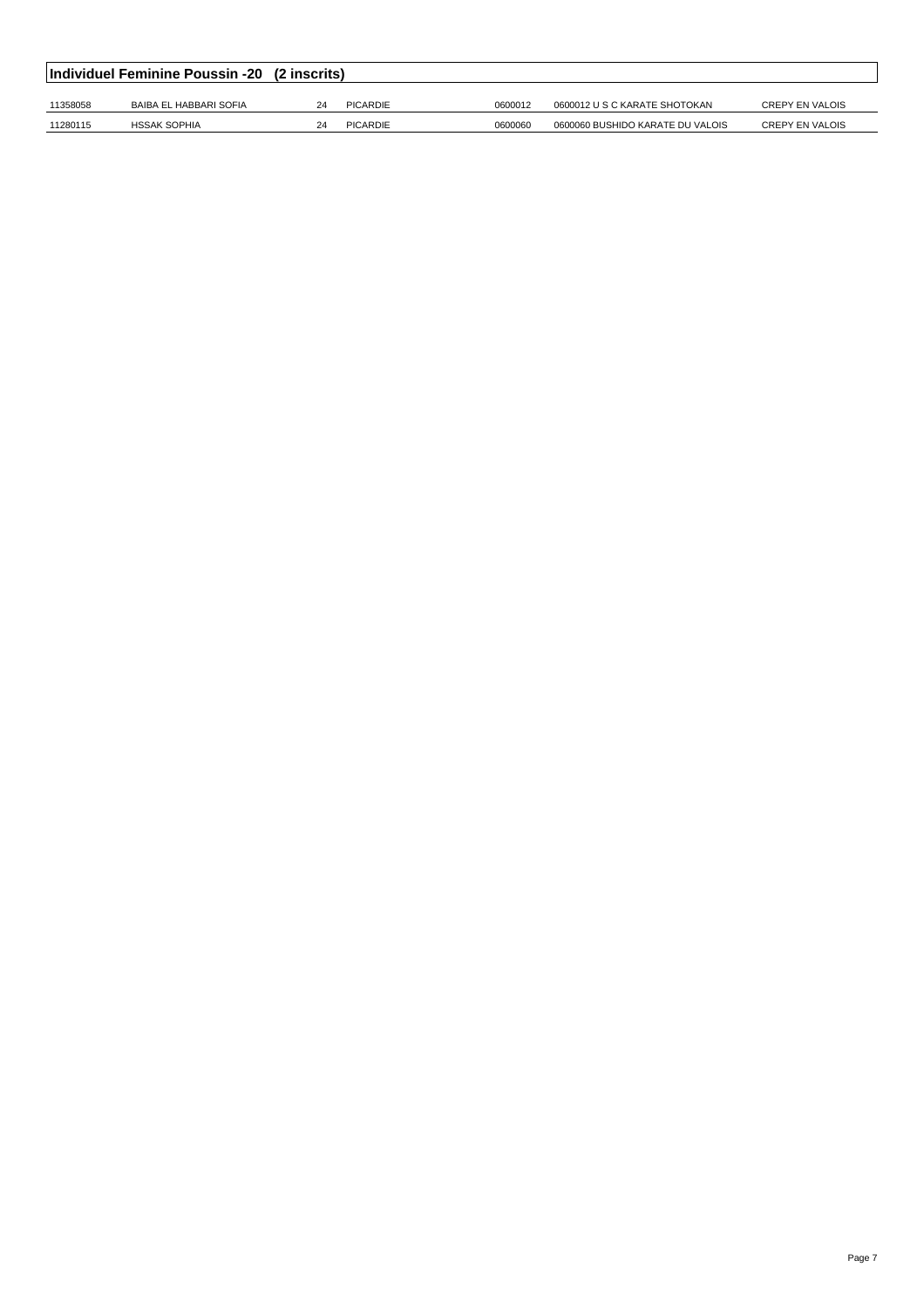|          | <b>Individuel Feminine Poussin -25 (5 inscrits)</b> |    |                 |         |                                  |                        |
|----------|-----------------------------------------------------|----|-----------------|---------|----------------------------------|------------------------|
|          |                                                     |    |                 |         |                                  |                        |
| 11346007 | <b>KPOZE OMELYNE</b>                                | 24 | <b>PICARDIE</b> | 0600060 | 0600060 BUSHIDO KARATE DU VALOIS | <b>CREPY EN VALOIS</b> |
| 11329905 | LE MOULLEC MAELLE                                   | 24 | PICARDIE        | 0600707 | 0600707 S.K.S SHOTOKAN KARAT+ë   | <b>BEZU ST ELOI</b>    |
|          |                                                     |    |                 |         | S+ëRIFONTAINE                    |                        |
| 11339755 | POPOTTE NOE                                         | 24 | PICARDIE        | 0600012 | 0600012 U S C KARATE SHOTOKAN    | <b>CREPY EN VALOIS</b> |
| 11289707 | TALIM DAHMANI LILIA                                 | 24 | PICARDIE        | 0600012 | 0600012 U S C KARATE SHOTOKAN    | <b>CREPY EN VALOIS</b> |
| 11339746 | ZERDEB NORA                                         | 24 | PICARDIE        | 0600012 | 0600012 U S C KARATE SHOTOKAN    | <b>CREPY EN VALOIS</b> |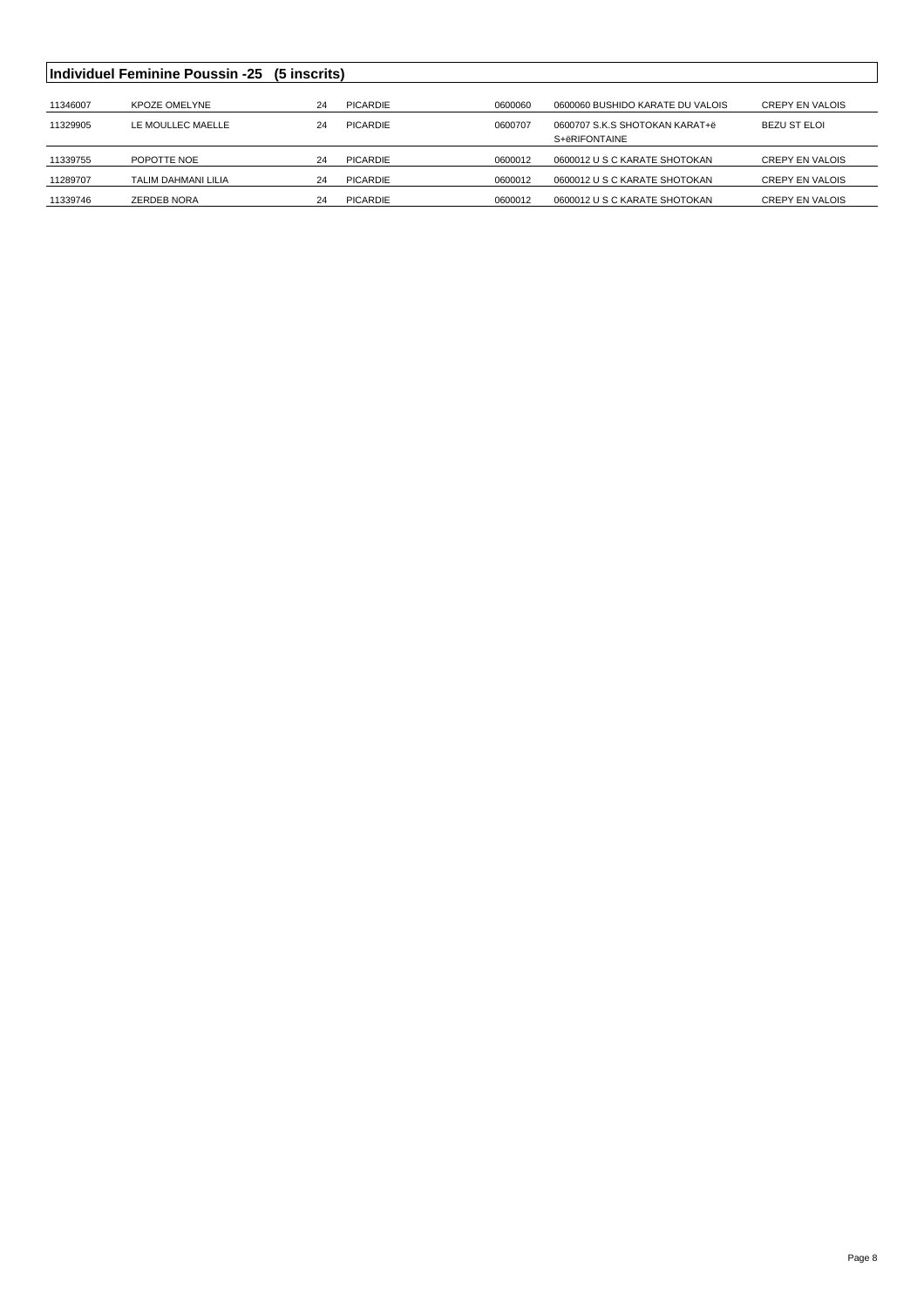|          | Individuel Feminine Poussin -30 (3 inscrits) |    |          |         |                                  |                        |  |  |
|----------|----------------------------------------------|----|----------|---------|----------------------------------|------------------------|--|--|
|          |                                              |    |          |         |                                  |                        |  |  |
| 11088655 | DAHMANI YASMINA                              | 24 | PICARDIE | 0600012 | 0600012 U S C KARATE SHOTOKAN    | <b>CREPY EN VALOIS</b> |  |  |
| 11188238 | EL ANNAS ASMA                                | 24 | PICARDIE | 0600012 | 0600012 U S C KARATE SHOTOKAN    | <b>CREPY EN VALOIS</b> |  |  |
| 11346009 | KPOZE PHILOBERTE                             | 24 | PICARDIE | 0600060 | 0600060 BUSHIDO KARATE DU VALOIS | CREPY EN VALOIS        |  |  |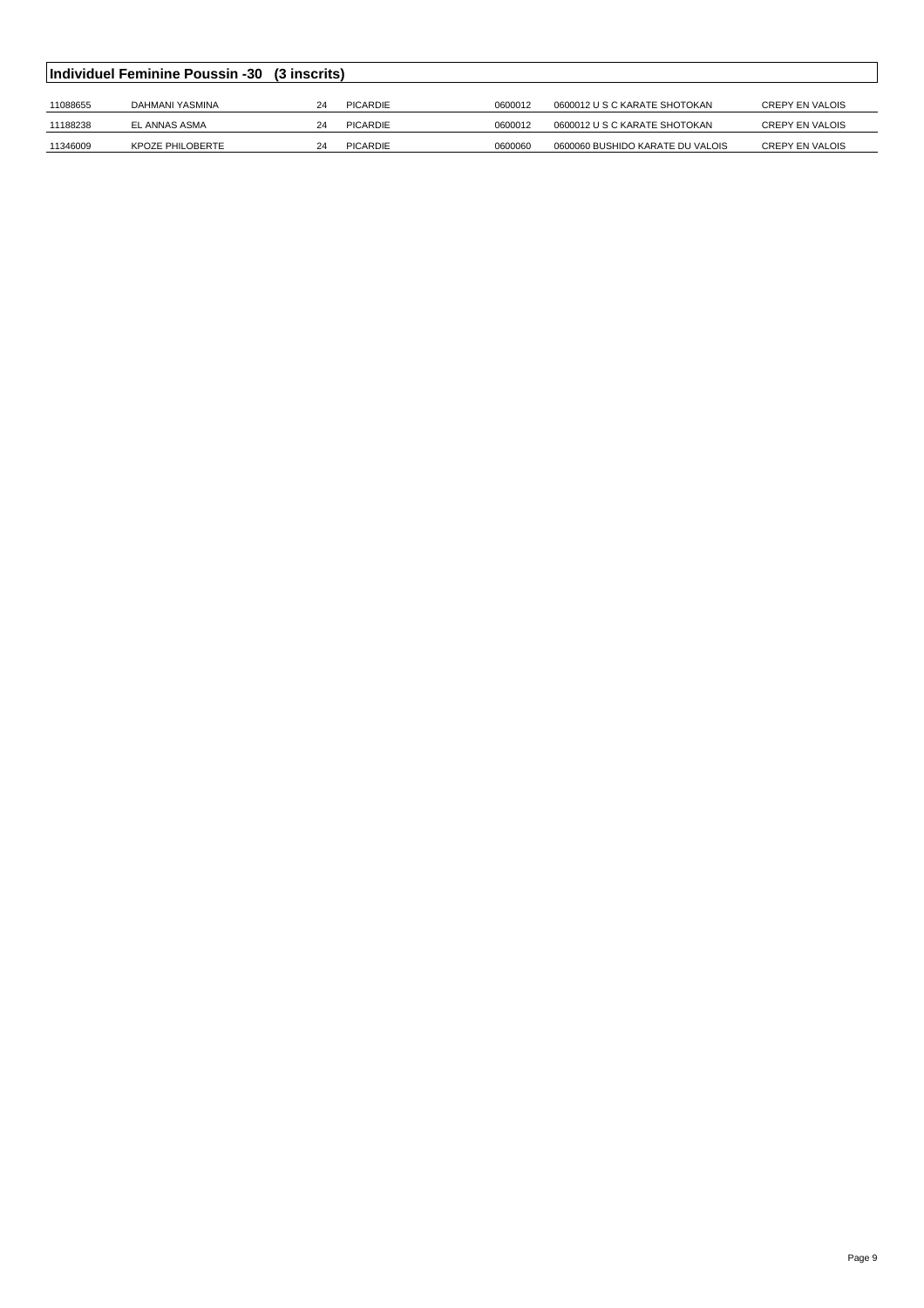|          | Individuel Feminine Pupille -25 (1 inscrit) |    |                 |         |                     |            |  |  |  |
|----------|---------------------------------------------|----|-----------------|---------|---------------------|------------|--|--|--|
| 11291513 | LICCHI-MORTES LINA                          | 24 | <b>PICARDIE</b> | 0800637 | 0800637 DOJO URAKEN | <b>HAM</b> |  |  |  |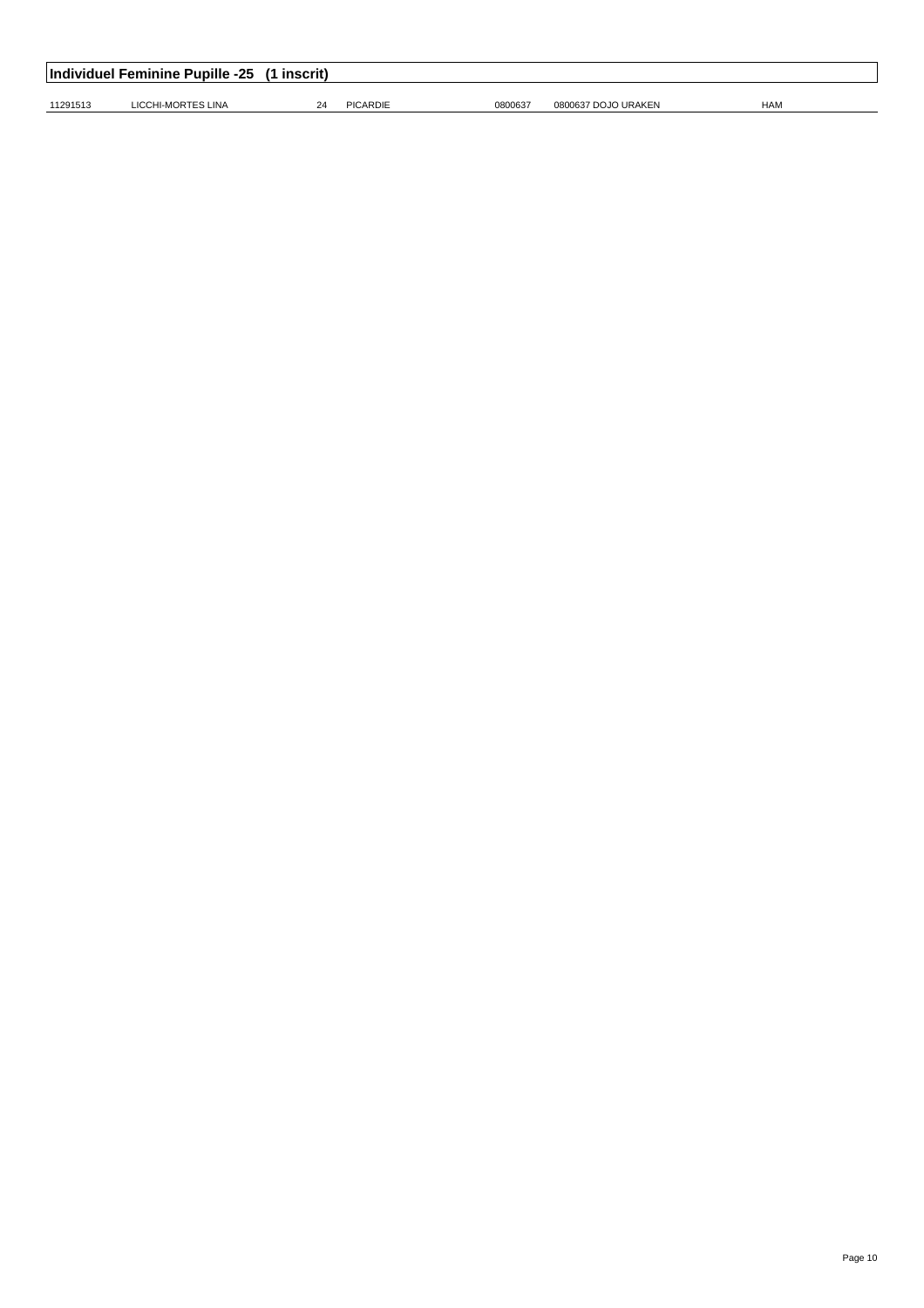## **Individuel Feminine Pupille -30 (7 inscrits)**

| 11317890 | <b>CHARLIER JUSTINE</b> | 24 | PICARDIE        | 0600611 | 0600611 ASCULTSPTRACY LE MONT    | le plessis brion       |
|----------|-------------------------|----|-----------------|---------|----------------------------------|------------------------|
| 11290103 | <b>CLEMENT FANNY</b>    | 24 | PICARDIE        | 0020016 | 0020016 KAMAE CLUB KARATE        | Saint Quentin          |
| 11088662 | EL ANNAS OUMAYMA        | 24 | PICARDIE        | 0600012 | 0600012 U S C KARATE SHOTOKAN    | <b>CREPY EN VALOIS</b> |
| 11119614 | EL GHARBAOUI HIBA       | 24 | PICARDIE        | 0600060 | 0600060 BUSHIDO KARATE DU VALOIS | <b>CREPY EN VALOIS</b> |
| 11183978 | <b>FIGUEIREDO LISA</b>  | 24 | PICARDIE        | 0600012 | 0600012 U S C KARATE SHOTOKAN    | <b>CREPY EN VALOIS</b> |
| 11161481 | <b>HADDOUCHI INES</b>   | 24 | <b>PICARDIE</b> | 0600702 | 0600702 ASSOCIATION DES ARTS     | <b>FOSSES</b>          |
|          |                         |    |                 |         | <b>MARTIAUX MARGNOTINS</b>       |                        |
| 11248516 | LAUGROS BRUNE           | 24 | PICARDIE        | 0600015 | 0600015 A M COMPIEGNOIS          | <b>COMPIEGNE</b>       |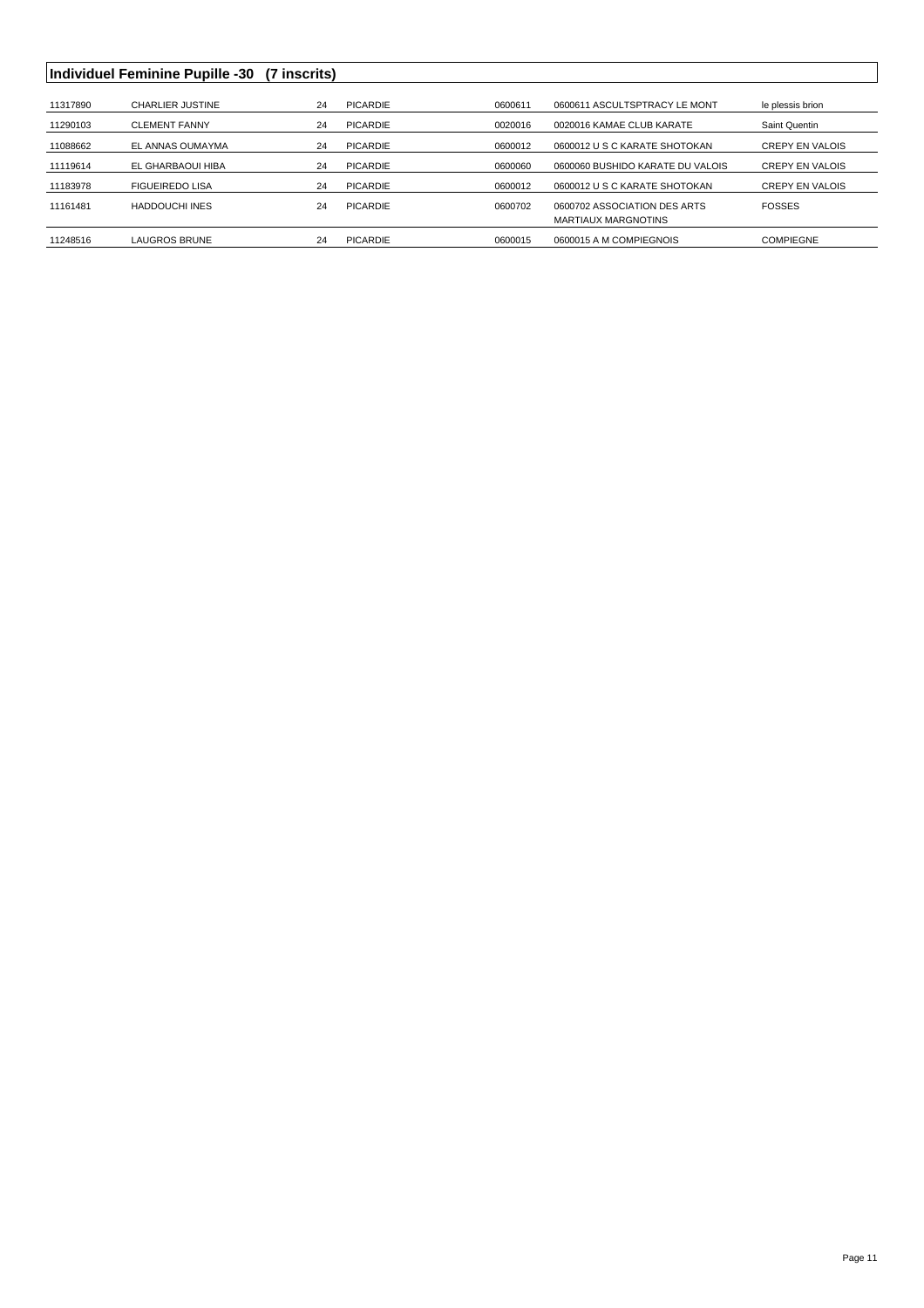|          | Individuel Feminine Pupille -35 (5 inscrits) |    |                 |         |                                                |                        |
|----------|----------------------------------------------|----|-----------------|---------|------------------------------------------------|------------------------|
|          |                                              |    |                 |         |                                                |                        |
| 11337345 | <b>CARTON BRUCHET MIA</b>                    | 24 | PICARDIE        | 0800637 | 0800637 DOJO URAKEN                            | HAM                    |
| 11109279 | DOMPE PALOMA                                 | 24 | PICARDIE        | 0600012 | 0600012 U S C KARATE SHOTOKAN                  | <b>CREPY EN VALOIS</b> |
| 11331998 | DOUA JULIANNE                                | 24 | PICARDIE        | 0600019 | 0600019 OLYMPIC KARATE CL DE BEAUVAIS BEAUVAIS |                        |
| 11098553 | KANDOUSSI AMIRA                              | 24 | PICARDIE        | 0600694 | 0600694 LOCOMOTIVE CAMBLYSIEN                  | bornel                 |
| 11204580 | MESKAOU ASMA                                 | 24 | <b>PICARDIE</b> | 0600015 | 0600015 A M COMPIEGNOIS                        | COMPIEGNE              |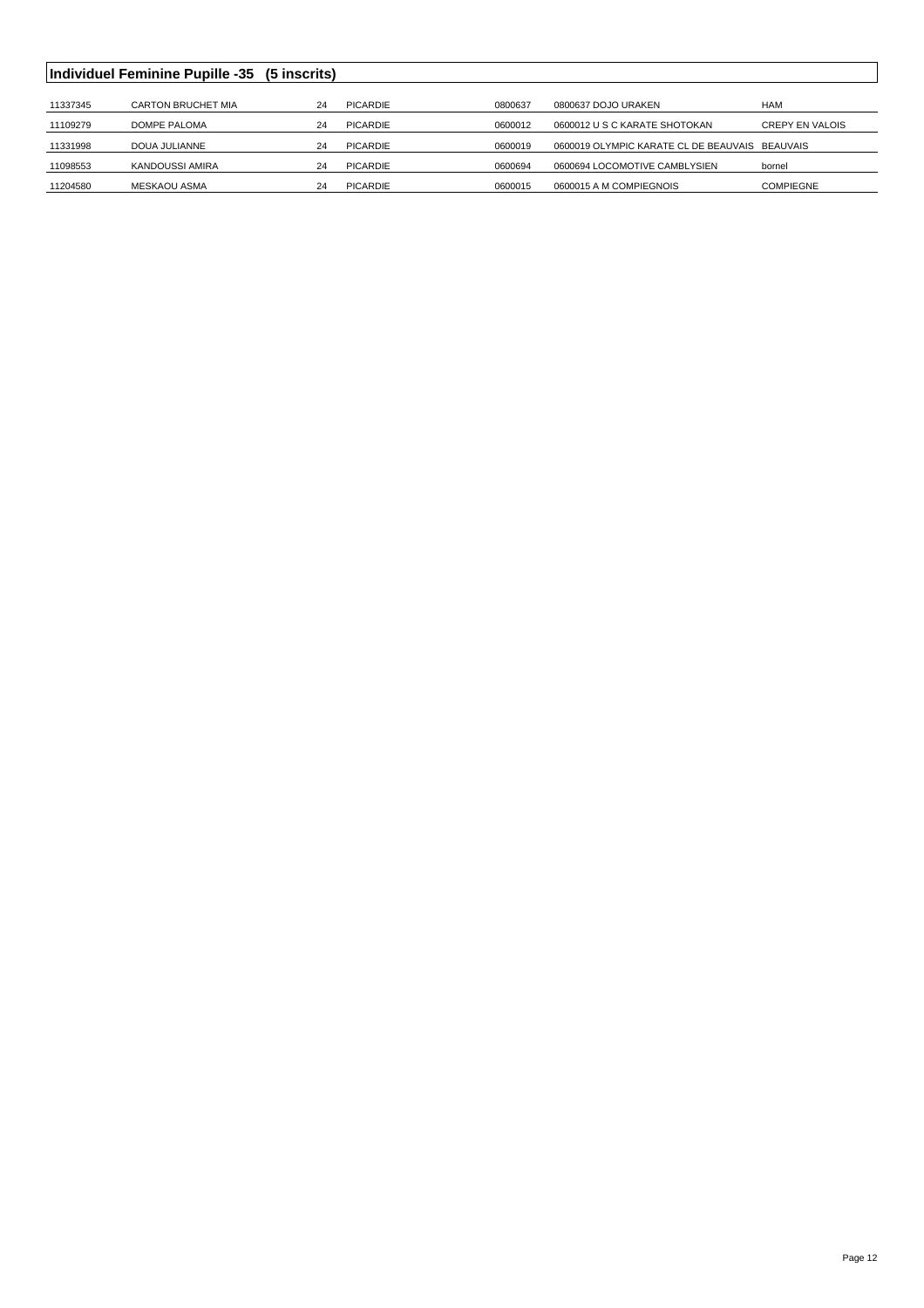|          | Individuel Feminine Pupille -40 | (5 inscrits) |                 |         |                                                |                        |
|----------|---------------------------------|--------------|-----------------|---------|------------------------------------------------|------------------------|
|          |                                 |              |                 |         |                                                |                        |
| 11068291 | <b>BOUCHAKOR NIMA</b>           | 24           | <b>PICARDIE</b> | 0600019 | 0600019 OLYMPIC KARATE CL DE BEAUVAIS BEAUVAIS |                        |
| 11248929 | CHAOUCHE KAWTHAR                | 24           | <b>PICARDIE</b> | 0020013 | 0020013 AS KARATE SOISSONS                     | <b>BELLEU</b>          |
| 11088684 | <b>HSISSI LINA</b>              | 24           | <b>PICARDIE</b> | 0600012 | 0600012 U S C KARATE SHOTOKAN                  | <b>CREPY EN VALOIS</b> |
| 11339756 | <b>OUARTI ALHEM</b>             | 24           | <b>PICARDIE</b> | 0600012 | 0600012 U S C KARATE SHOTOKAN                  | <b>CREPY EN VALOIS</b> |
| 11111941 | ROTONDI ALICIA                  | 24           | <b>PICARDIE</b> | 0600694 | 0600694 LOCOMOTIVE CAMBLYSIEN                  | bornel                 |
|          |                                 |              |                 |         |                                                |                        |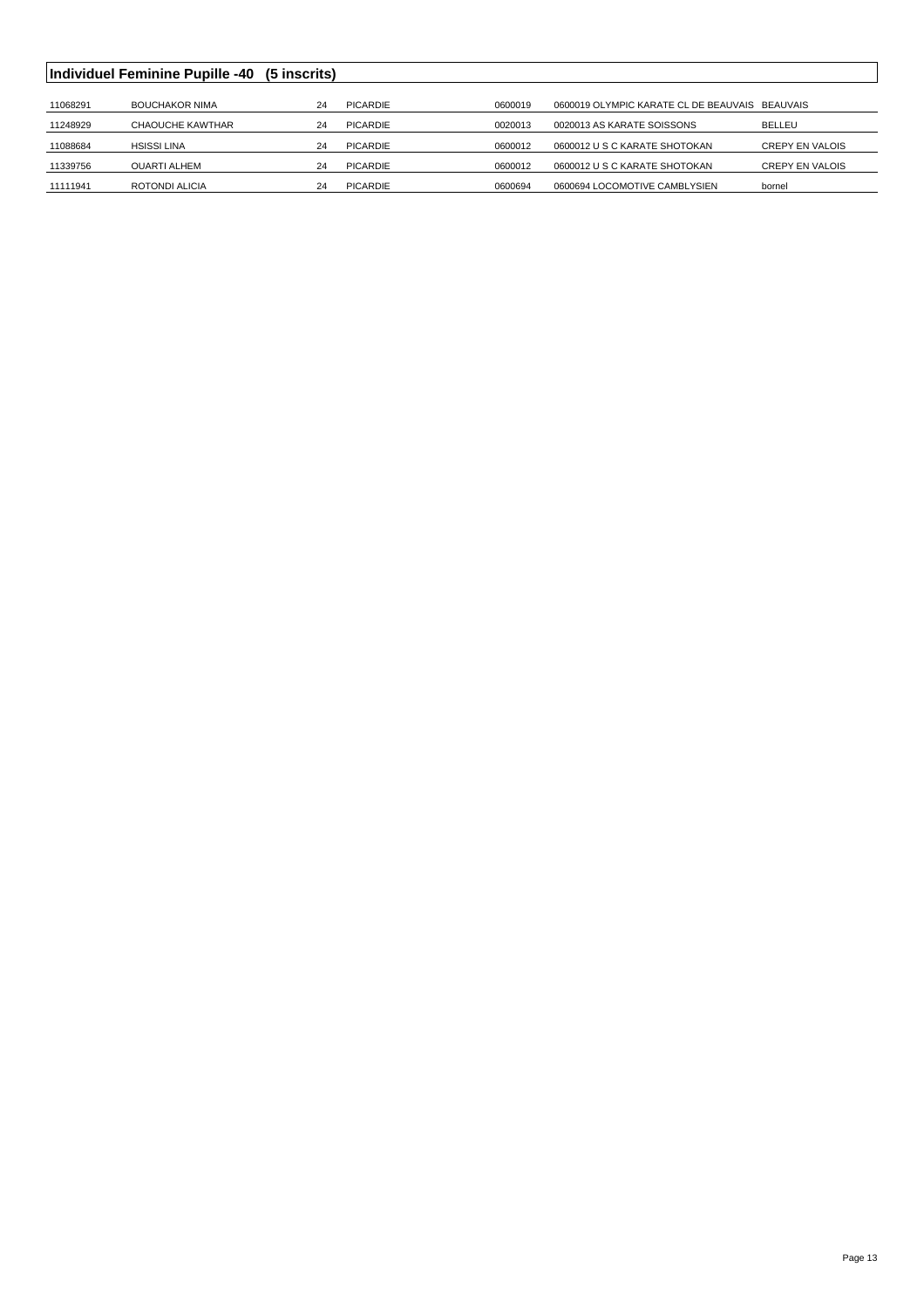|          | Individuel Feminine Pupille -45 (2 inscrits) |    |          |         |                                                 |              |
|----------|----------------------------------------------|----|----------|---------|-------------------------------------------------|--------------|
| 11329895 | AZA JENNA                                    | 24 | PICARDIE | 0600707 | 0600707 S.K.S SHOTOKAN KARAT+ë<br>S+ëRIFONTAINE | BEZU ST ELOI |
| 11329898 | <b>DECROIX LILY</b>                          | 24 | PICARDIE | 0600707 | 0600707 S.K.S SHOTOKAN KARAT+ë<br>S+ëRIFONTAINE | BEZU ST ELOI |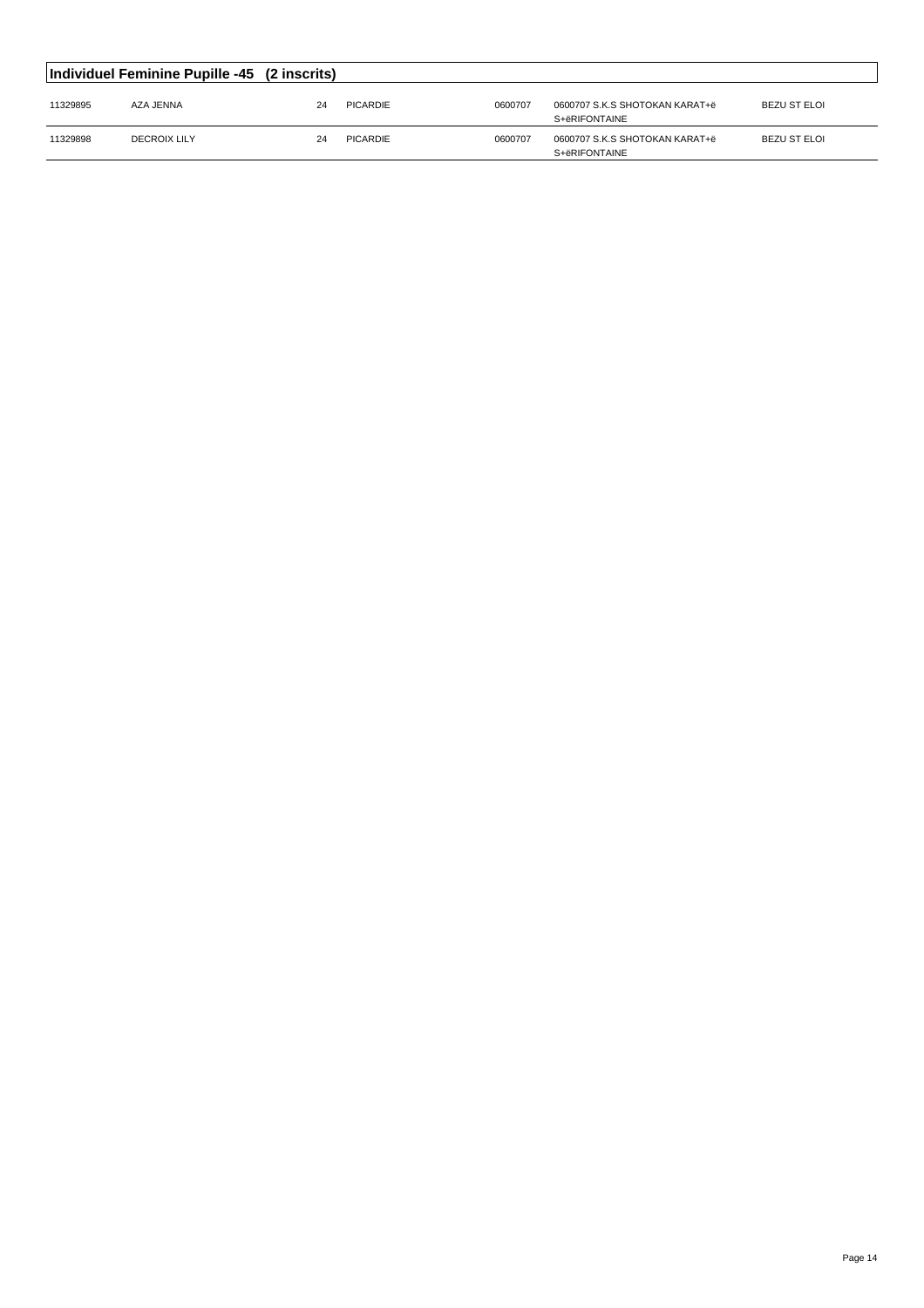| Individuel Feminine Pupille 45 et + (1 inscrit) |               |    |          |         |                               |        |  |  |  |
|-------------------------------------------------|---------------|----|----------|---------|-------------------------------|--------|--|--|--|
| 11285022                                        | DIAKITE SADIO | 24 | PICARDIE | 0600694 | 0600694 LOCOMOTIVE CAMBLYSIEN | bornel |  |  |  |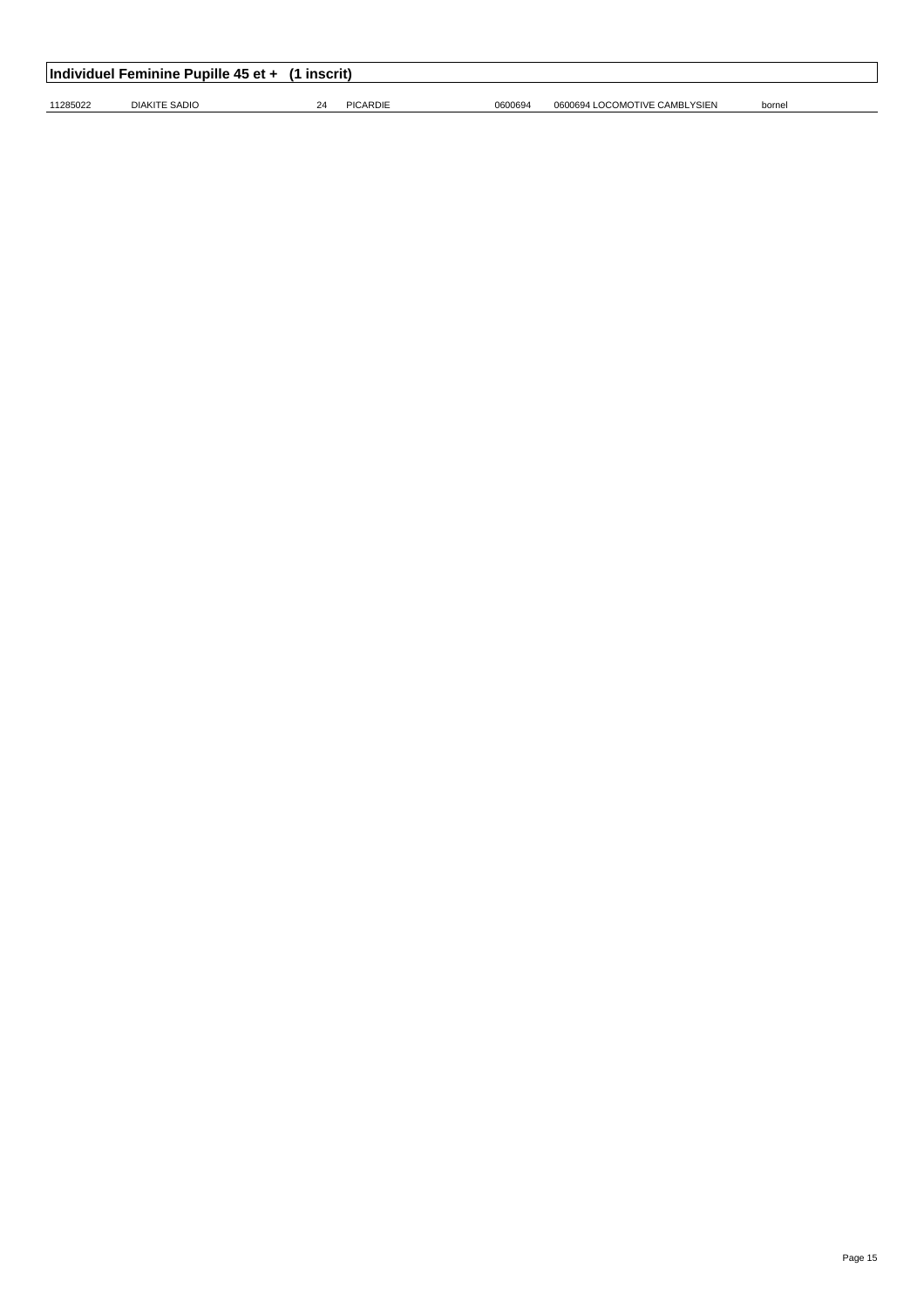## **Individuel Masculin Benjamin -30 (6 inscrits)**

| 11177494 | <b>COUSIN MATHIS</b>    | 24 | PICARDIE        | 0020652 | 0020652 KARATE CLUB BUIRE VERVINS              | <b>BUIRE</b>           |
|----------|-------------------------|----|-----------------|---------|------------------------------------------------|------------------------|
| 11183981 | <b>GUENDOUZI LOQMAN</b> | 24 | PICARDIE        | 0600012 | 0600012 U S C KARATE SHOTOKAN                  | <b>CREPY EN VALOIS</b> |
| 11113594 | <b>HSSAK IBRAHIM</b>    | 24 | PICARDIE        | 0600060 | 0600060 BUSHIDO KARATE DU VALOIS               | <b>CREPY EN VALOIS</b> |
| 11232405 | <b>JAKIRI SAMY</b>      | 24 | PICARDIE        | 0600019 | 0600019 OLYMPIC KARATE CL DE BEAUVAIS BEAUVAIS |                        |
| 10923774 | LEVEQUE EVAN            | 24 | <b>PICARDIE</b> | 0800006 | 0800006 ALBERT SPORT KARATE                    | <b>ALBERT</b>          |
| 11110586 | TETARD LIVIO            | 24 | PICARDIE        | 0600707 | 0600707 S.K.S SHOTOKAN KARAT+ë                 | BEZU ST ELOI           |
|          |                         |    |                 |         | S+ëRIFONTAINE                                  |                        |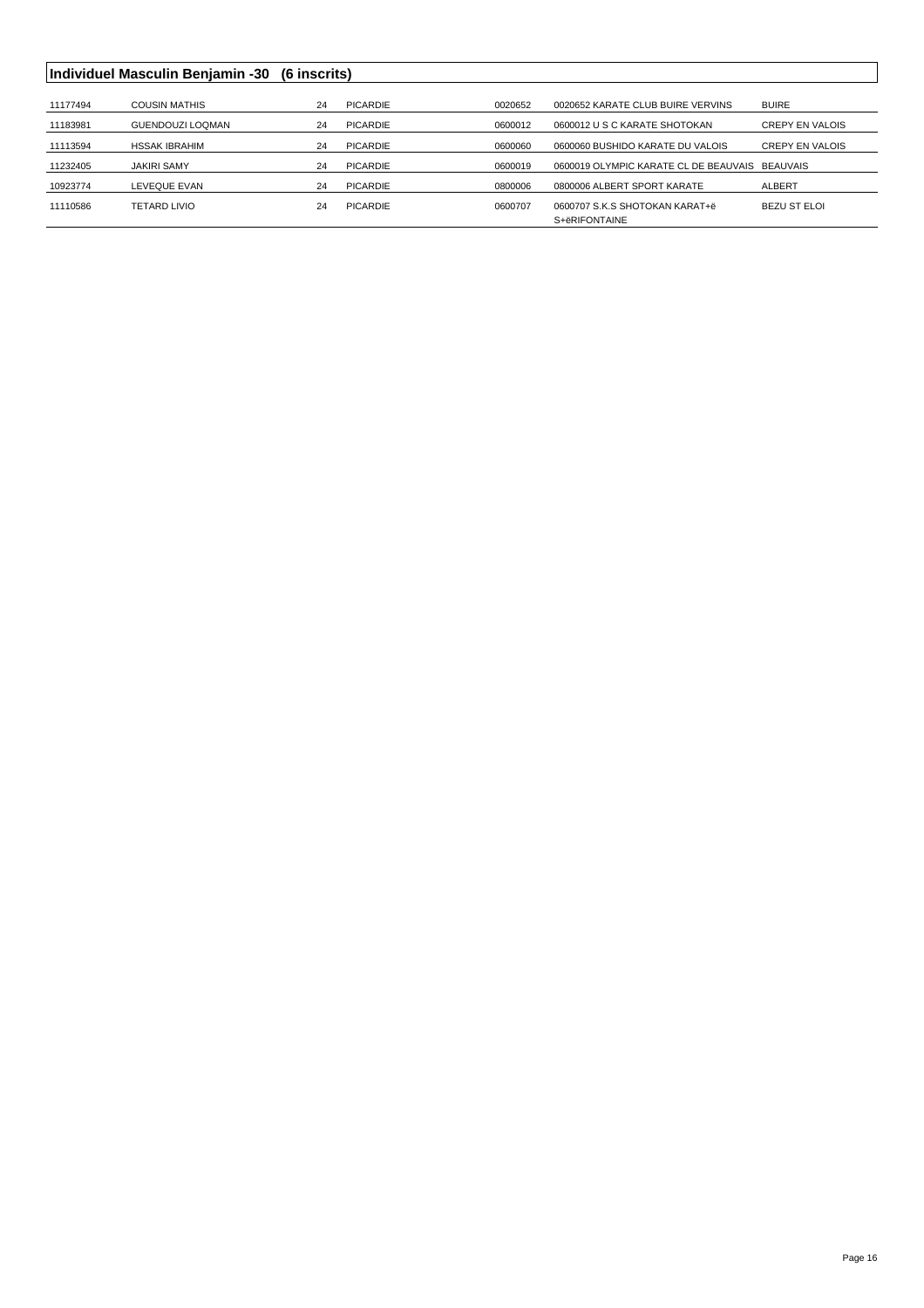## **Individuel Masculin Benjamin -35 (8 inscrits)**

| 10919402 | AUBRY DYLAN                 | 24 | PICARDIE        | 0600012 | 0600012 U S C KARATE SHOTOKAN    | <b>CREPY EN VALOIS</b> |
|----------|-----------------------------|----|-----------------|---------|----------------------------------|------------------------|
| 11252886 | <b>BEAUDOIN ENZO</b>        | 24 | PICARDIE        | 0020016 | 0020016 KAMAE CLUB KARATE        | Saint Quentin          |
| 11212044 | <b>BUCHAILLOTKARAS REMI</b> | 24 | PICARDIE        | 0600012 | 0600012 U S C KARATE SHOTOKAN    | <b>CREPY EN VALOIS</b> |
| 11220692 | <b>DEHMANI ELIAS</b>        | 24 | PICARDIE        | 0600694 | 0600694 LOCOMOTIVE CAMBLYSIEN    | bornel                 |
| 11038079 | <b>HIVERLET RAPHAEL</b>     | 24 | PICARDIE        | 0600060 | 0600060 BUSHIDO KARATE DU VALOIS | <b>CREPY EN VALOIS</b> |
| 11238472 | <b>IBANEZ RUDY</b>          | 24 | PICARDIE        | 0600694 | 0600694 LOCOMOTIVE CAMBLYSIEN    | bornel                 |
| 11271959 | POTOR DAREN                 | 24 | <b>PICARDIE</b> | 0600012 | 0600012 U S C KARATE SHOTOKAN    | <b>CREPY EN VALOIS</b> |
| 11325048 | <b>WULLUS NOAM</b>          | 24 | PICARDIE        | 0020013 | 0020013 AS KARATE SOISSONS       | <b>BELLEU</b>          |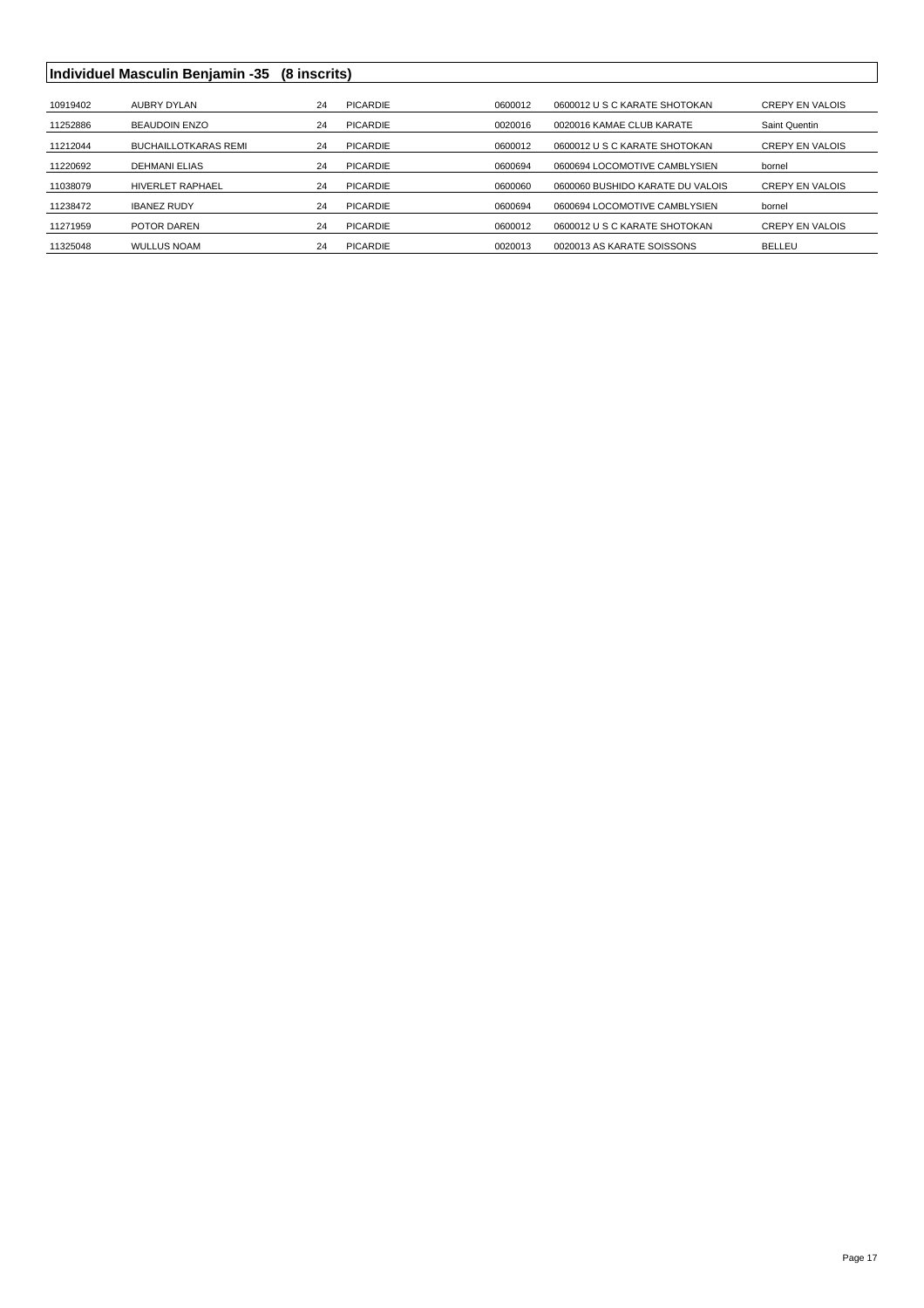|          | Individuel Masculin Benjamin -40 | (9 inscrits) |                 |         |                                  |                        |
|----------|----------------------------------|--------------|-----------------|---------|----------------------------------|------------------------|
|          |                                  |              |                 |         |                                  |                        |
| 11271500 | <b>BECHU SACHA</b>               | 24           | <b>PICARDIE</b> | 0600012 | 0600012 U S C KARATE SHOTOKAN    | <b>CREPY EN VALOIS</b> |
| 10829422 | BORDIER MANNAERT LONI            | 24           | <b>PICARDIE</b> | 0600060 | 0600060 BUSHIDO KARATE DU VALOIS | <b>CREPY EN VALOIS</b> |
| 11277000 | <b>FALAISE JULES</b>             | 24           | <b>PICARDIE</b> | 0600707 | 0600707 S.K.S SHOTOKAN KARAT+ë   | <b>BEZU ST ELOI</b>    |
|          |                                  |              |                 |         | S+ëRIFONTAINE                    |                        |
|          |                                  |              |                 |         |                                  |                        |
| 11339767 | <b>GAILLOURDET MALONE</b>        | 24           | <b>PICARDIE</b> | 0600012 | 0600012 U S C KARATE SHOTOKAN    | <b>CREPY EN VALOIS</b> |
| 11292736 | <b>JORGE ALMEIDA TOMAS</b>       | 24           | <b>PICARDIE</b> | 0600707 | 0600707 S.K.S SHOTOKAN KARAT+ë   | BEZU ST ELOI           |
|          | <b>ANTONIO</b>                   |              |                 |         | S+ëRIFONTAINE                    |                        |
| 11271730 | POTIER MATH+ëO                   | 24           | <b>PICARDIE</b> | 0020016 | 0020016 KAMAE CLUB KARATE        | Saint Quentin          |
| 11276962 | RODRIGUES BENJAMIN               | 24           | <b>PICARDIE</b> | 0600060 | 0600060 BUSHIDO KARATE DU VALOIS | <b>CREPY EN VALOIS</b> |
| 11035275 | TCHUELA FOALENG AARON-           | 24           | <b>PICARDIE</b> | 0600015 | 0600015 A M COMPIEGNOIS          | <b>COMPIEGNE</b>       |
|          | <b>KYLE</b>                      |              |                 |         |                                  |                        |
| 11057529 | ZIBOUH ISSAM-DIN                 | 24           | <b>PICARDIE</b> | 0600012 | 0600012 U S C KARATE SHOTOKAN    | <b>CREPY EN VALOIS</b> |
|          |                                  |              |                 |         |                                  |                        |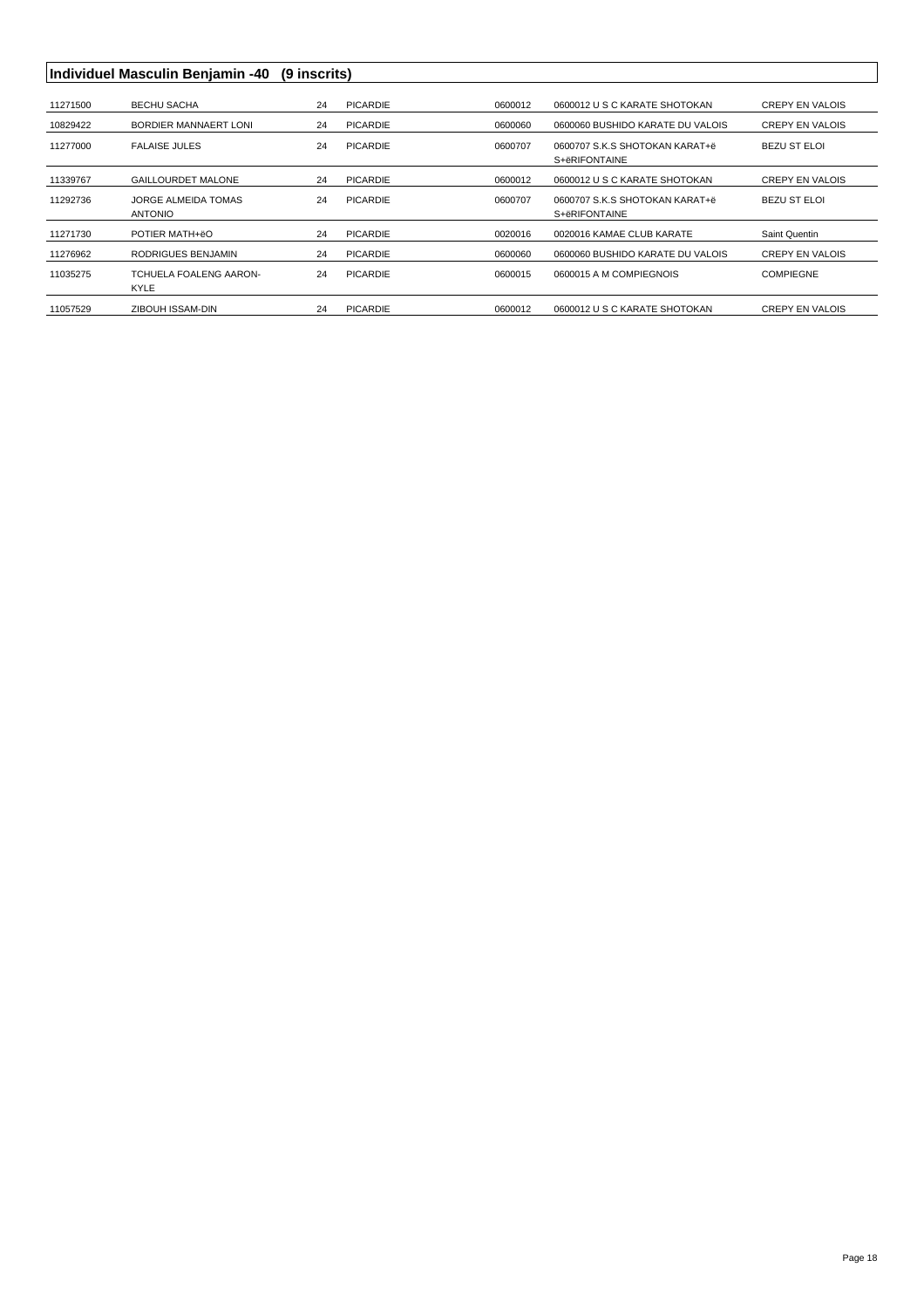## **Individuel Masculin Benjamin -45 (8 inscrits)**

| 11256504 | <b>BECK SAMY</b>         | 24 | PICARDIE | 0600019 | 0600019 OLYMPIC KARATE CL DE BEAUVAIS    | <b>BEAUVAIS</b>           |
|----------|--------------------------|----|----------|---------|------------------------------------------|---------------------------|
| 11343953 | <b>BOUKHENAK MEHDI</b>   | 24 | PICARDIE | 0600012 | 0600012 U S C KARATE SHOTOKAN            | <b>CREPY EN VALOIS</b>    |
| 10950156 | <b>BOUKHRISSI SAFWAN</b> | 24 | PICARDIE | 0600011 | 0600011 KARATE SHOTOKAN CLUB DE<br>CREIL | VILLENEUVE LA<br>GARENNE  |
| 11108490 | <b>BRANDIN TOM</b>       | 24 | PICARDIE | 0020013 | 0020013 AS KARATE SOISSONS               | <b>BELLEU</b>             |
| 11124093 | EL ATMANI OUWAYS         | 24 | PICARDIE | 0600012 | 0600012 U S C KARATE SHOTOKAN            | <b>CREPY EN VALOIS</b>    |
| 11370124 | <b>FAVRESSE JULES</b>    | 24 | PICARDIE | 0800620 | 0800620 FUNAKOSHI KARATE OISEMONT        | <b>FONTAINE SUR SOMME</b> |
| 11291530 | KIJUNTRICOTET VALENTIN   | 24 | PICARDIE | 0800637 | 0800637 DOJO URAKEN                      | <b>HAM</b>                |
| 11100505 | PINGUET MAHE             | 24 | PICARDIE | 0020016 | 0020016 KAMAE CLUB KARATE                | Saint Quentin             |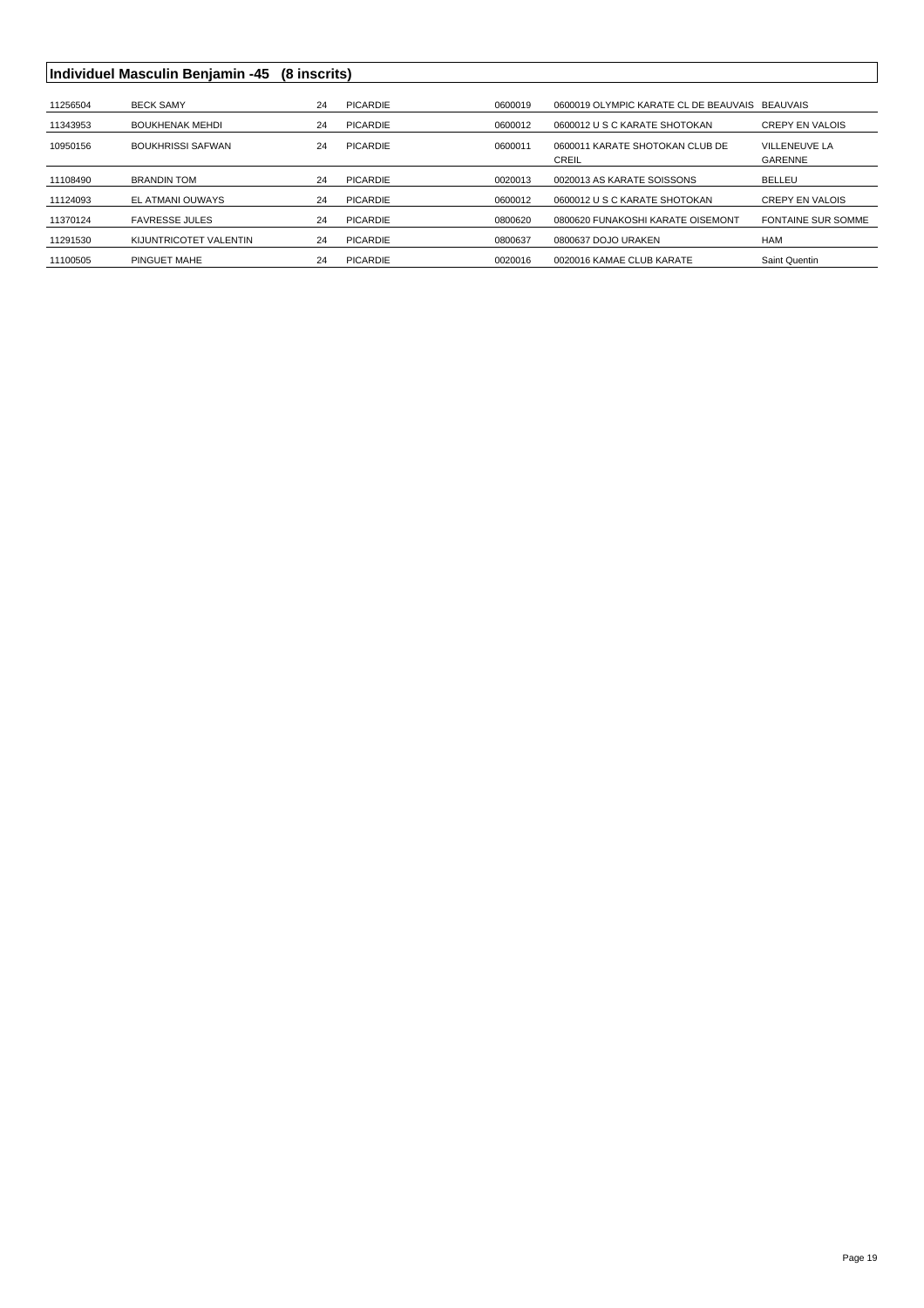|          | Individuel Masculin Benjamin -50 (3 inscrits) |    |          |         |                               |                        |  |  |  |  |
|----------|-----------------------------------------------|----|----------|---------|-------------------------------|------------------------|--|--|--|--|
|          |                                               |    |          |         |                               |                        |  |  |  |  |
| 11012307 | <b>BEN FAKIR ADAM</b>                         | 24 | PICARDIE | 0600012 | 0600012 U S C KARATE SHOTOKAN | <b>CREPY EN VALOIS</b> |  |  |  |  |
| 11250606 | <b>LMRABT MBARK</b>                           | 24 | PICARDIE | 0600015 | 0600015 A M COMPIEGNOIS       | <b>COMPIEGNE</b>       |  |  |  |  |
| 11025044 | SAYDAWI MOHAMED                               | 24 | PICARDIE | 0020013 | 0020013 AS KARATE SOISSONS    | <b>BELLEU</b>          |  |  |  |  |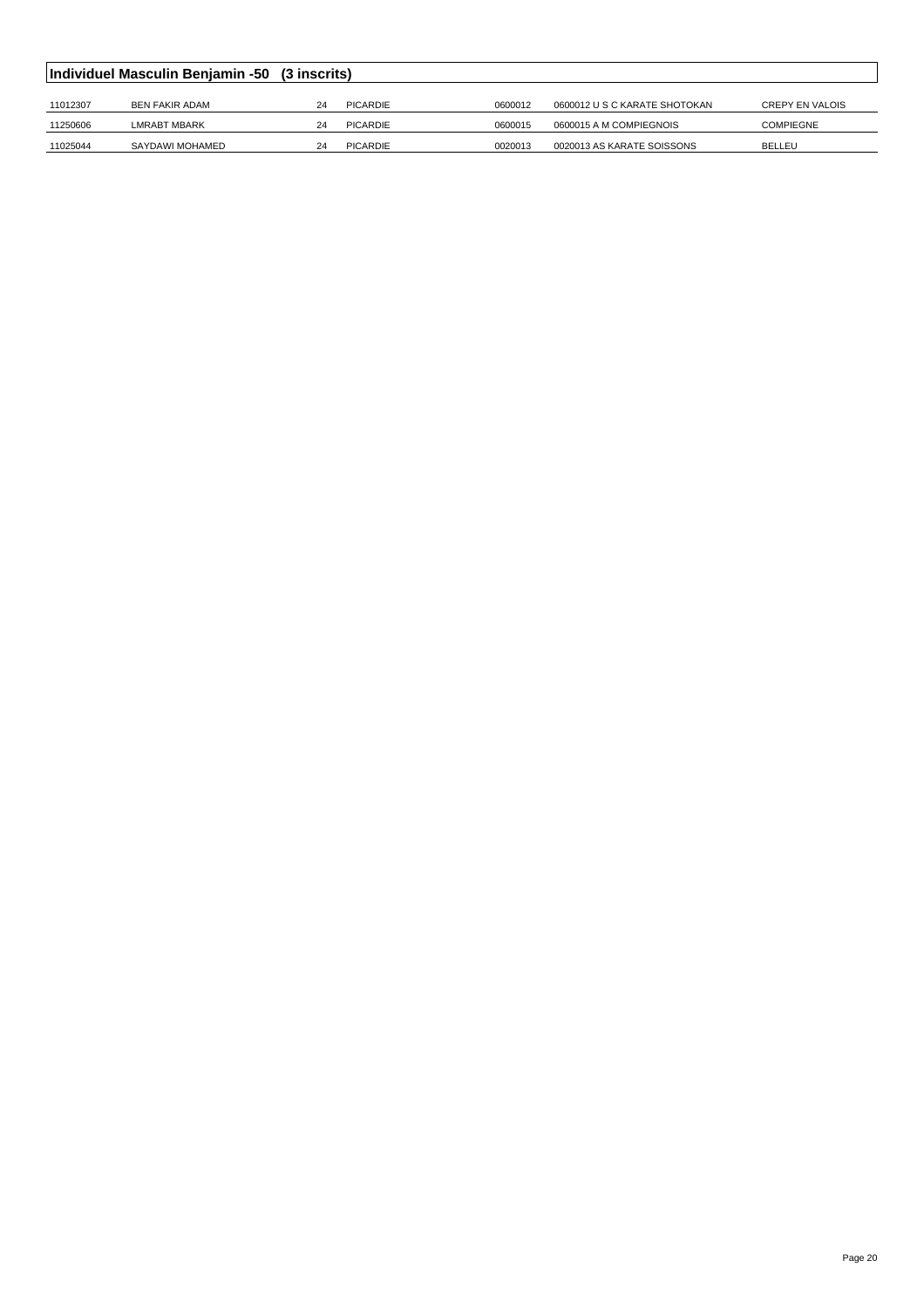|          | Individuel Masculin Benjamin -55 (4 inscrits) |    |          |         |                                                |                           |
|----------|-----------------------------------------------|----|----------|---------|------------------------------------------------|---------------------------|
|          |                                               |    |          |         |                                                |                           |
| 10911372 | <b>BOUCHAKOR NAIM</b>                         | 24 | PICARDIE | 0600019 | 0600019 OLYMPIC KARATE CL DE BEAUVAIS BEAUVAIS |                           |
| 11108491 | <b>BRANDIN SEAN</b>                           | 24 | PICARDIE | 0020013 | 0020013 AS KARATE SOISSONS                     | <b>BELLEU</b>             |
| 11026425 | MINARD MAXIME                                 | 24 | PICARDIE | 0800620 | 0800620 FUNAKOSHI KARATE OISEMONT              | <b>FONTAINE SUR SOMME</b> |
| 11287768 | <b>RENAUD LENY</b>                            | 24 | PICARDIE | 0800010 | 0800010 KARATE CLUB DE                         | <b>FRESSENNEVILLE</b>     |
|          |                                               |    |          |         | <b>FRESSENNEVILLE</b>                          |                           |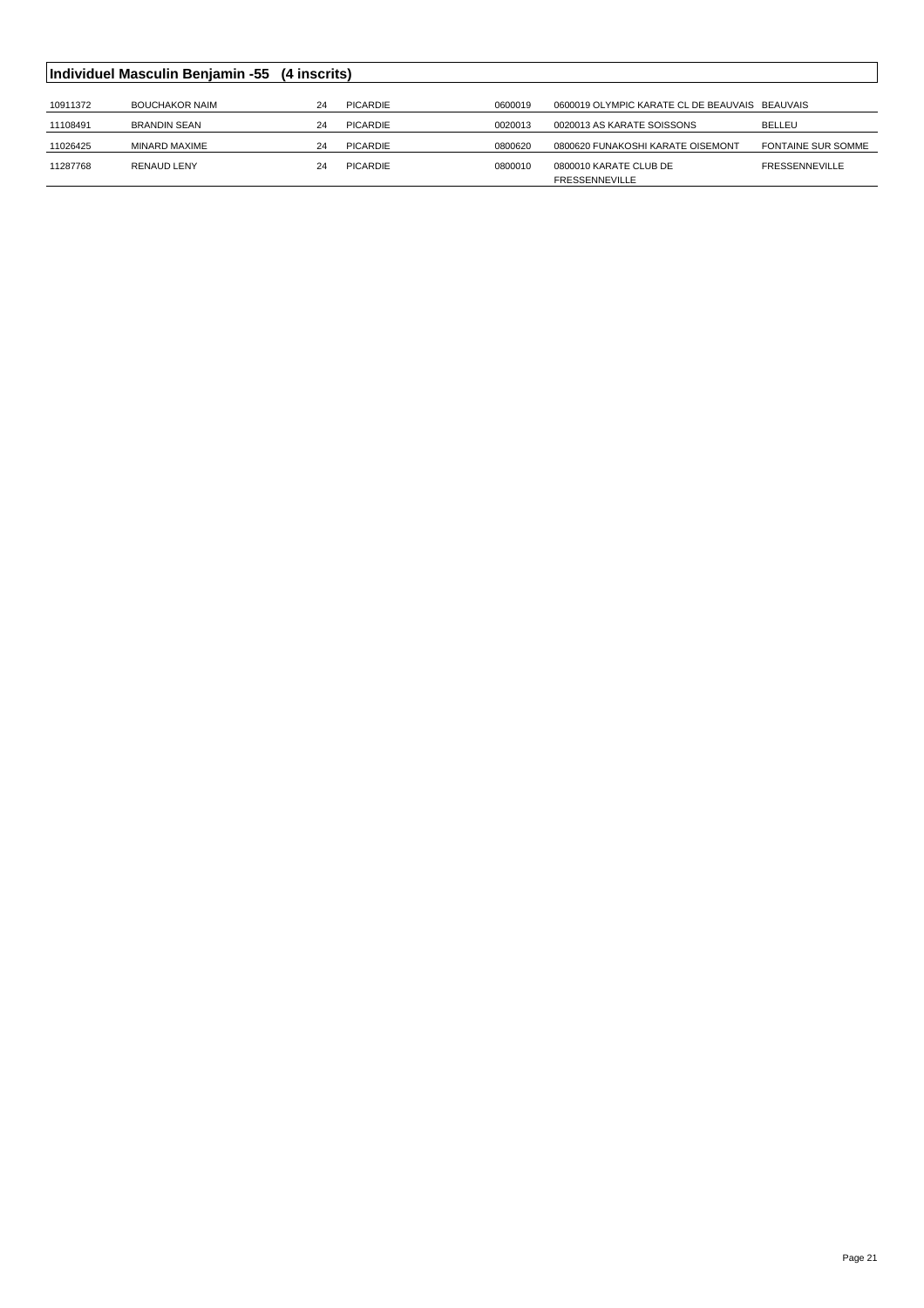|          | Individuel Masculin Benjamin 55 et + (1 inscrit) |    |          |         |                            |               |  |  |  |  |
|----------|--------------------------------------------------|----|----------|---------|----------------------------|---------------|--|--|--|--|
| 11334574 | MANSOURI YANIS                                   | 24 | PICARDIE | 0020013 | 0020013 AS KARATE SOISSONS | <b>BELLEU</b> |  |  |  |  |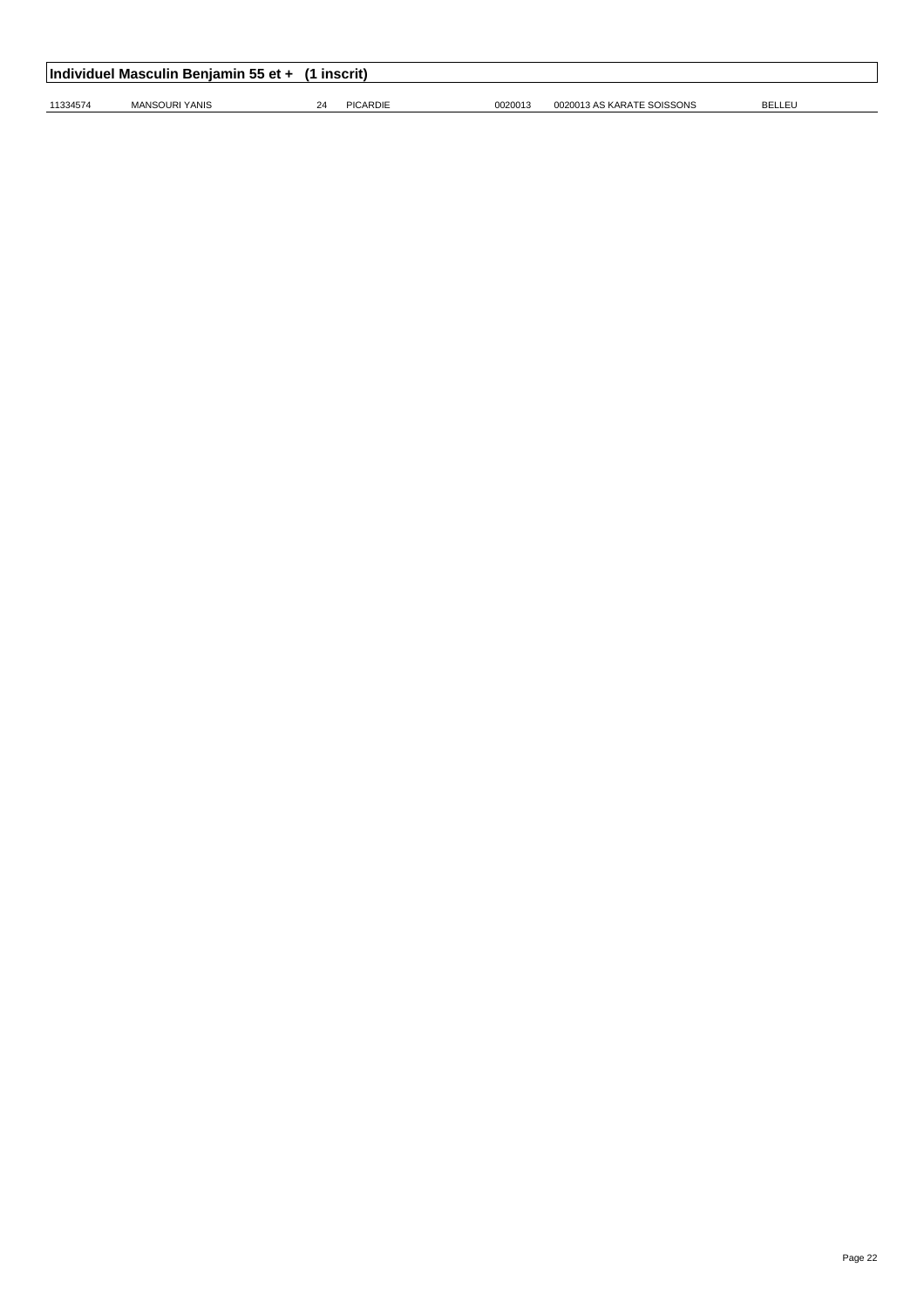|          | Individuel Masculin Poussin -20 (1 inscrit) |            |                 |         |                                   |              |  |
|----------|---------------------------------------------|------------|-----------------|---------|-----------------------------------|--------------|--|
| 11162943 | DEMARLY MAXENCE                             | $2\Lambda$ | <b>PICARDIE</b> | 0020652 | 0020652 KARATE CLUB BUIRE VERVINS | <b>BUIRE</b> |  |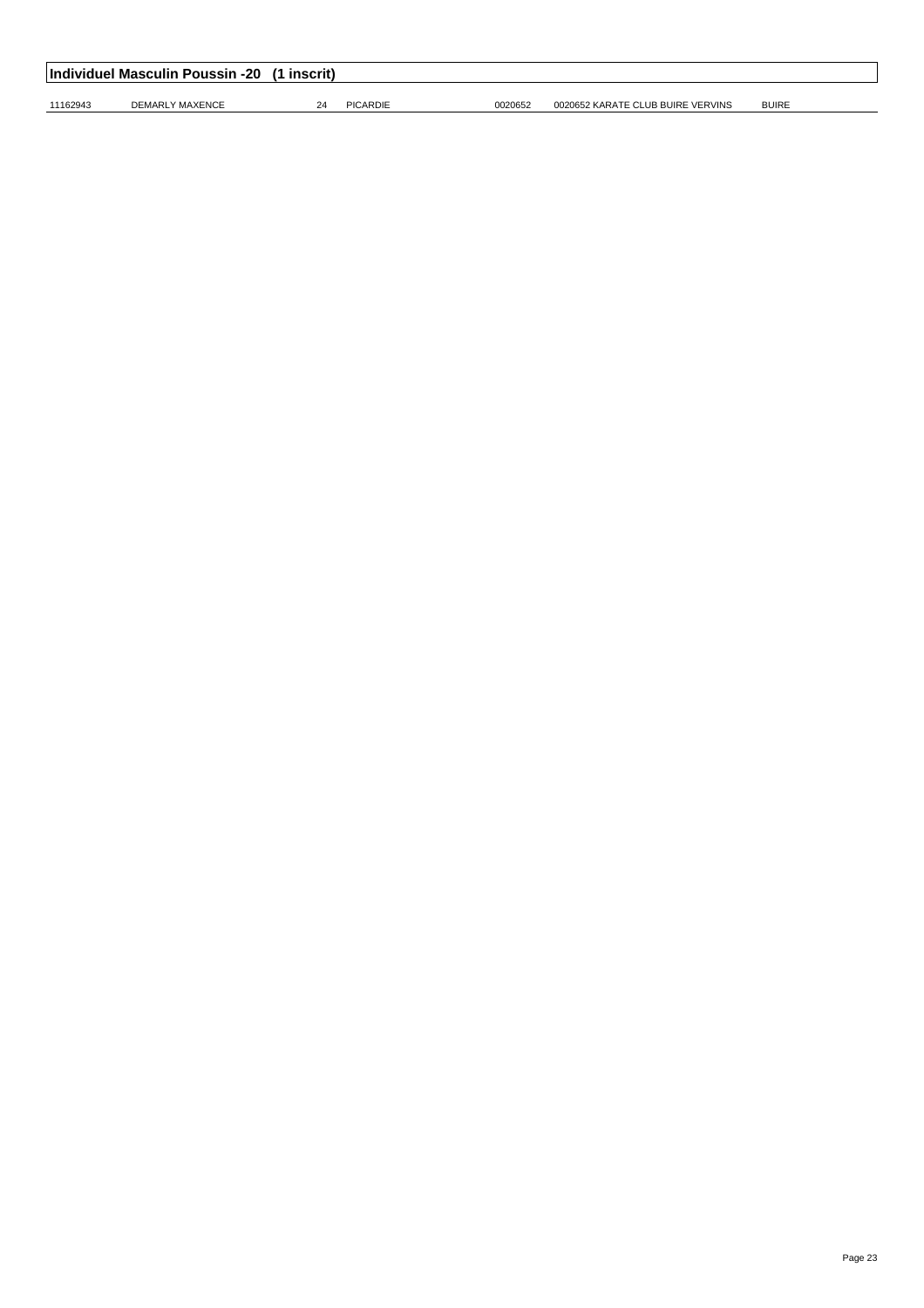#### **Individuel Masculin Poussin -25 (8 inscrits)**

| 11344542 | <b>BEAUDOIN ELIOTT</b> | 24 | PICARDIE        | 0600611 | 0600611 ASCULTSPTRACY LE MONT         | le plessis brion       |
|----------|------------------------|----|-----------------|---------|---------------------------------------|------------------------|
| 11339745 | GILLOT HUGO            | 24 | <b>PICARDIE</b> | 0600012 | 0600012 U S C KARATE SHOTOKAN         | <b>CREPY EN VALOIS</b> |
| 11262218 | KANDOUSSI SOUHAIL      | 24 | <b>PICARDIE</b> | 0600694 | 0600694 LOCOMOTIVE CAMBLYSIEN         | bornel                 |
| 11291528 | KIJUN-TRICOTET ENZO    | 24 | PICARDIE        | 0800637 | 0800637 DOJO URAKEN                   | HAM                    |
| 11245834 | <b>LATRECHE LOAY</b>   | 24 | <b>PICARDIE</b> | 0600019 | 0600019 OLYMPIC KARATE CL DE BEAUVAIS | <b>BEAUVAIS</b>        |
| 11358027 | MARTEL EDEN            | 24 | PICARDIE        | 0600012 | 0600012 U S C KARATE SHOTOKAN         | <b>CREPY EN VALOIS</b> |
| 11344545 | <b>RICHARD ETHAN</b>   | 24 | <b>PICARDIE</b> | 0600611 | 0600611 ASCULTSPTRACY LE MONT         | le plessis brion       |
| 11339749 | <b>SBAI YASSIN</b>     | 24 | PICARDIE        | 0600012 | 0600012 U S C KARATE SHOTOKAN         | <b>CREPY EN VALOIS</b> |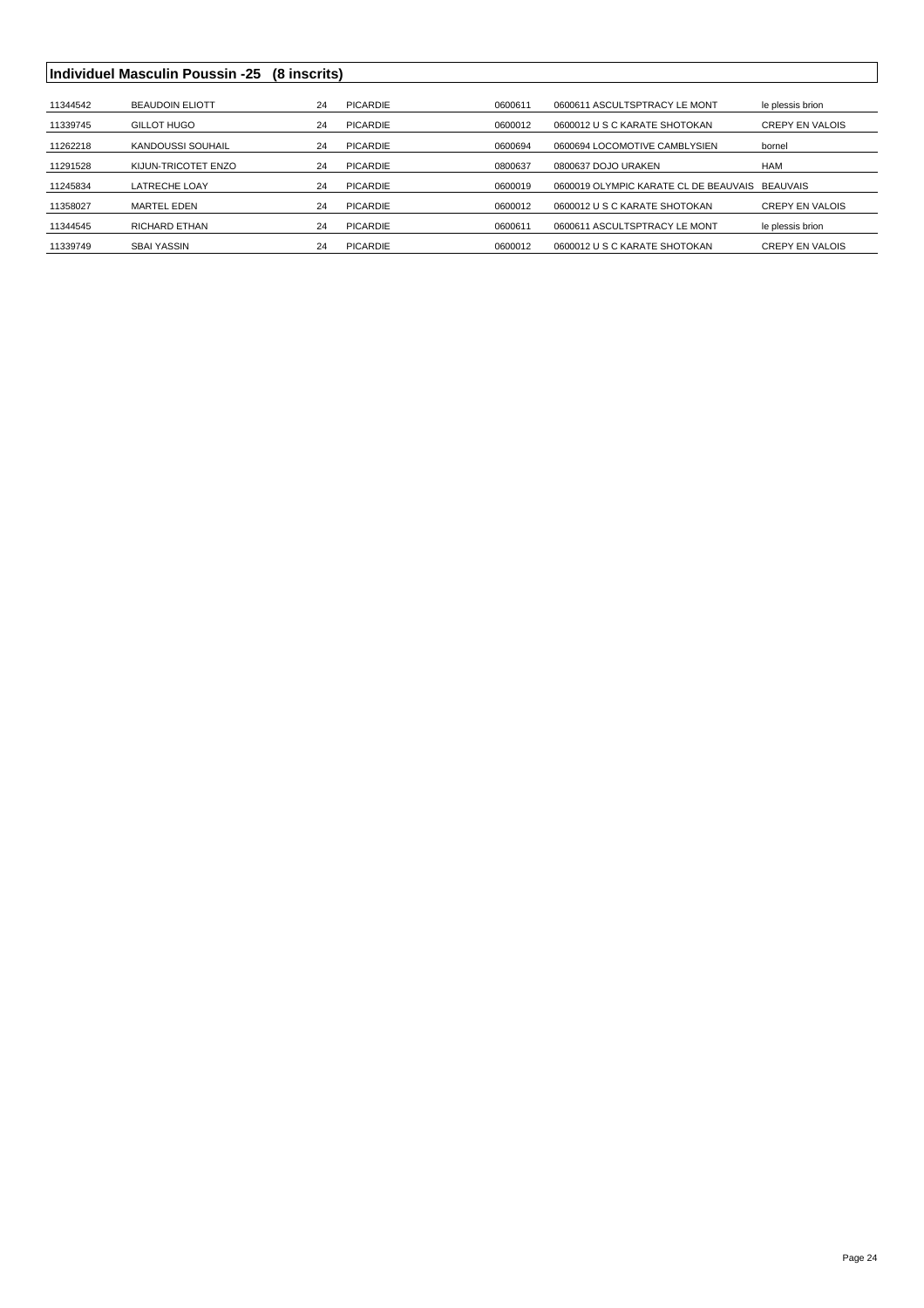|          | Individuel Masculin Poussin -30 (4 inscrits) |    |          |         |                                   |              |
|----------|----------------------------------------------|----|----------|---------|-----------------------------------|--------------|
|          |                                              |    |          |         |                                   |              |
| 11262241 | <b>BULDU EMIR</b>                            | 24 | PICARDIE | 0020013 | 0020013 AS KARATE SOISSONS        | BELLEU       |
| 11276935 | <b>DECROIX GABRIEL</b>                       | 24 | PICARDIE | 0600707 | 0600707 S.K.S SHOTOKAN KARAT+ë    | BEZU ST ELOI |
|          |                                              |    |          |         | S+ëRIFONTAINE                     |              |
| 11176090 | LOHE GREGOIRE                                | 24 | PICARDIE | 0020652 | 0020652 KARATE CLUB BUIRE VERVINS | <b>BUIRE</b> |
| 11286624 | <b>SCAT MAHE</b>                             | 24 | PICARDIE | 0020013 | 0020013 AS KARATE SOISSONS        | BELLEU       |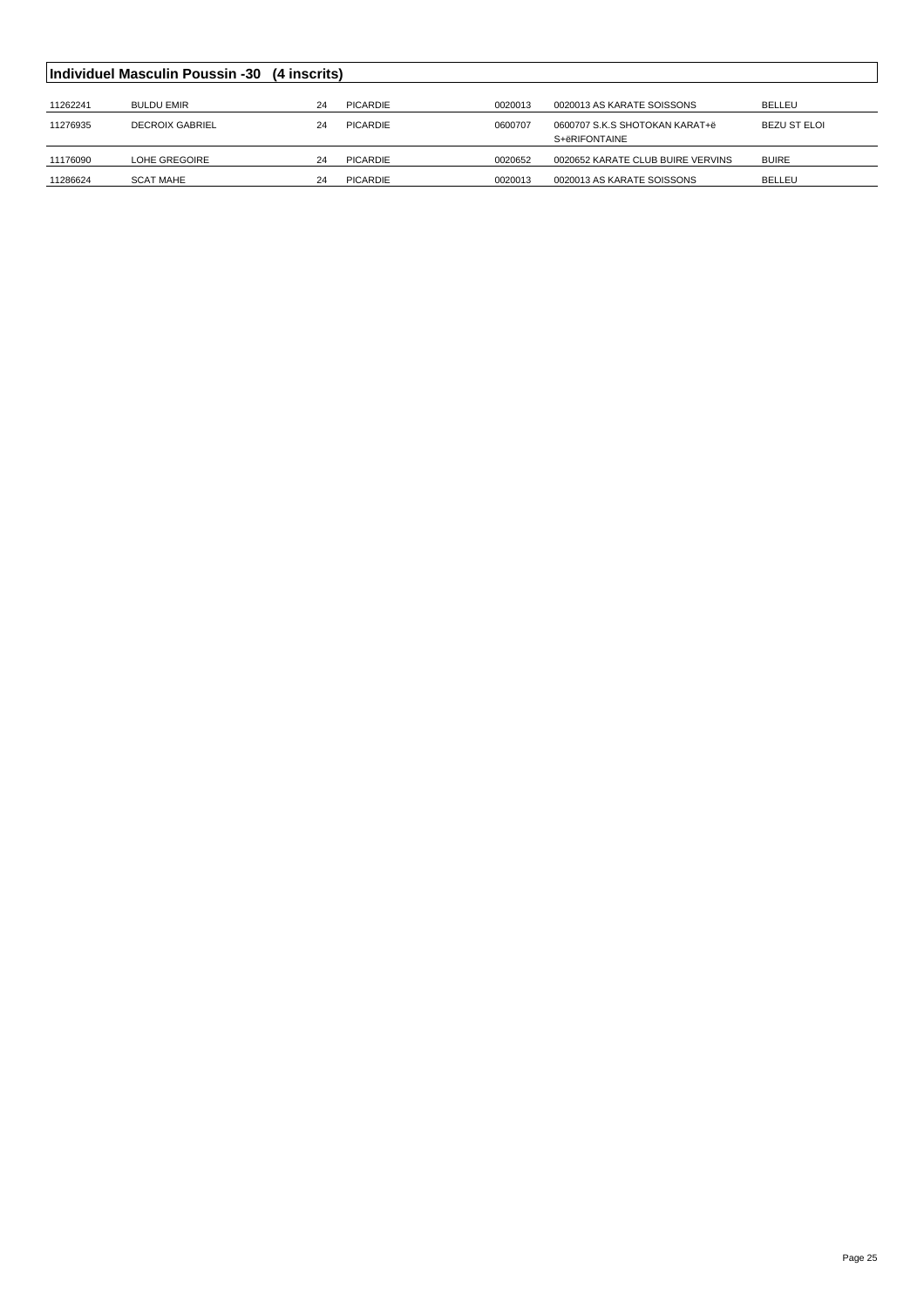| Individuel Masculin Poussin -35 (3 inscrits) |                       |    |          |         |                                                 |                        |  |  |
|----------------------------------------------|-----------------------|----|----------|---------|-------------------------------------------------|------------------------|--|--|
| 11183896                                     | BENFAKIR IMRANE       | 24 | PICARDIE | 0600012 | 0600012 U S C KARATE SHOTOKAN                   | <b>CREPY EN VALOIS</b> |  |  |
| 11241170                                     | MEUNIER ARTHUR        | 24 | PICARDIE | 0600707 | 0600707 S.K.S SHOTOKAN KARAT+ë<br>S+ëRIFONTAINE | BEZU ST ELOI           |  |  |
| 11289706                                     | <b>SELAMI NORHINE</b> | 24 | PICARDIE | 0600012 | 0600012 U S C KARATE SHOTOKAN                   | <b>CREPY EN VALOIS</b> |  |  |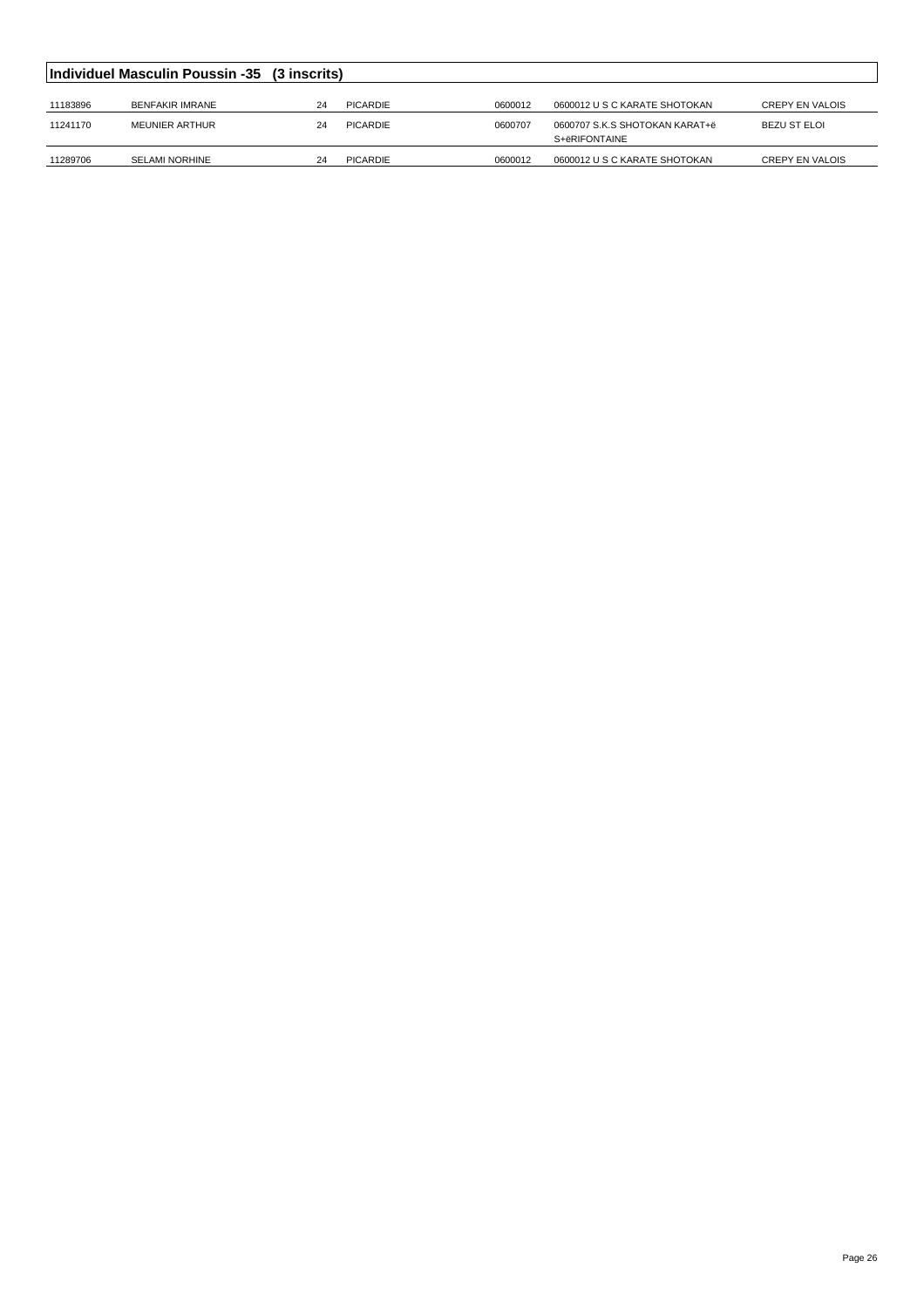| Individuel Masculin Pupille -25<br>inscrit) |                  |  |                 |         |                     |            |  |  |  |
|---------------------------------------------|------------------|--|-----------------|---------|---------------------|------------|--|--|--|
| 10998845                                    | THEUNINCK MATHEW |  | <b>PICARDIE</b> | 0800637 | 0800637 DOJO URAKEN | <b>HAM</b> |  |  |  |
|                                             |                  |  |                 |         |                     |            |  |  |  |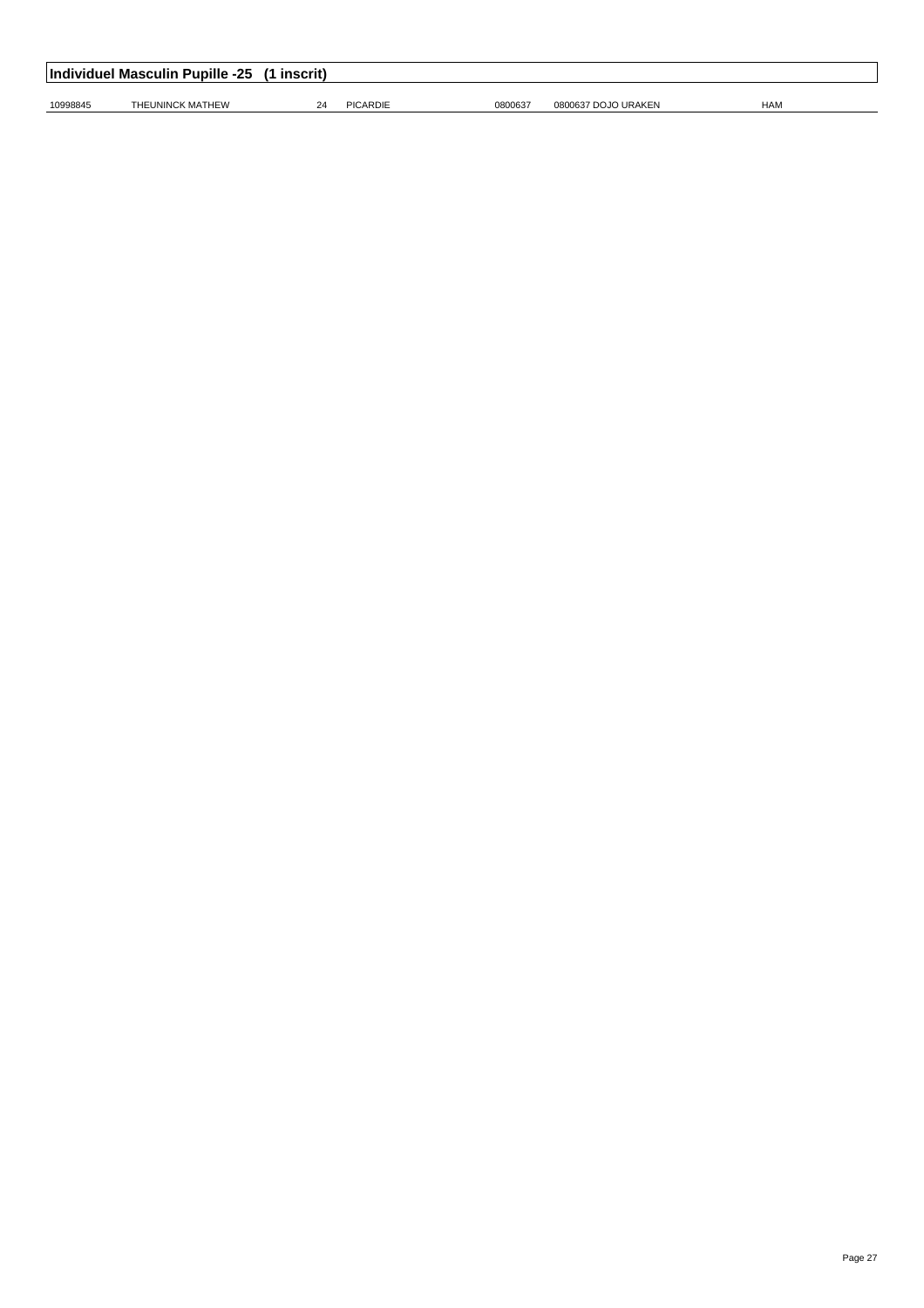|          | Individuel Masculin Pupille -30 (15 inscrits) |    |                 |         |                                                 |                        |  |  |
|----------|-----------------------------------------------|----|-----------------|---------|-------------------------------------------------|------------------------|--|--|
| 11262234 | <b>BULDU EMRULLAH</b>                         | 24 | <b>PICARDIE</b> | 0020013 | 0020013 AS KARATE SOISSONS                      | <b>BELLEU</b>          |  |  |
| 11219913 | <b>CRUITS MOHAMED</b>                         | 24 | <b>PICARDIE</b> | 0020016 | 0020016 KAMAE CLUB KARATE                       | Saint Quentin          |  |  |
| 11099192 | DAVID LONNI                                   | 24 | <b>PICARDIE</b> | 0600012 | 0600012 U S C KARATE SHOTOKAN                   | <b>CREPY EN VALOIS</b> |  |  |
| 11287915 | <b>DEWOLFE SIMON</b>                          | 24 | <b>PICARDIE</b> | 0020019 | 0020019 KANAZAWA KARATE DO                      | <b>CHATEAU THIERRY</b> |  |  |
| 11287713 | EL AMRI SOHAN                                 | 24 | <b>PICARDIE</b> | 0800010 | 0800010 KARATE CLUB DE<br><b>FRESSENNEVILLE</b> | <b>FRESSENNEVILLE</b>  |  |  |
| 11246263 | EUGENE ISAAC                                  | 24 | <b>PICARDIE</b> | 0020013 | 0020013 AS KARATE SOISSONS                      | <b>BELLEU</b>          |  |  |
| 11249586 | <b>GRAVELEAU TYLIAS</b>                       | 24 | <b>PICARDIE</b> | 0600019 | 0600019 OLYMPIC KARATE CL DE BEAUVAIS BEAUVAIS  |                        |  |  |
| 11292735 | <b>JORGE ALMEIDA LOUIS</b><br><b>DANIEL</b>   | 24 | <b>PICARDIE</b> | 0600707 | 0600707 S.K.S SHOTOKAN KARAT+ë<br>S+ëRIFONTAINE | <b>BEZU ST ELOI</b>    |  |  |
| 11244873 | <b>KANDOUSSI IMRANE</b>                       | 24 | <b>PICARDIE</b> | 0020013 | 0020013 AS KARATE SOISSONS                      | <b>BELLEU</b>          |  |  |
| 11136454 | LATRECHE SOUHEL                               | 24 | <b>PICARDIE</b> | 0600019 | 0600019 OLYMPIC KARATE CL DE BEAUVAIS BEAUVAIS  |                        |  |  |
| 11001048 | LEBEAU PAUL                                   | 24 | <b>PICARDIE</b> | 0600707 | 0600707 S.K.S SHOTOKAN KARAT+ë<br>S+ëRIFONTAINE | <b>BEZU ST ELOI</b>    |  |  |
| 11109201 | OLEJNIK DIXIMUS SACHA                         | 24 | <b>PICARDIE</b> | 0600012 | 0600012 U S C KARATE SHOTOKAN                   | <b>CREPY EN VALOIS</b> |  |  |
| 11329950 | <b>ROBICHON DOUGLAS</b>                       | 24 | <b>PICARDIE</b> | 0600707 | 0600707 S.K.S SHOTOKAN KARAT+ë<br>S+ëRIFONTAINE | <b>BEZU ST ELOI</b>    |  |  |
| 11329942 | <b>ROBICHON SEAN</b>                          | 24 | <b>PICARDIE</b> | 0600707 | 0600707 S.K.S SHOTOKAN KARAT+ë<br>S+ëRIFONTAINE | <b>BEZU ST ELOI</b>    |  |  |
| 11196243 | SAYKOSY SYAN                                  | 24 | <b>PICARDIE</b> | 0600019 | 0600019 OLYMPIC KARATE CL DE BEAUVAIS BEAUVAIS  |                        |  |  |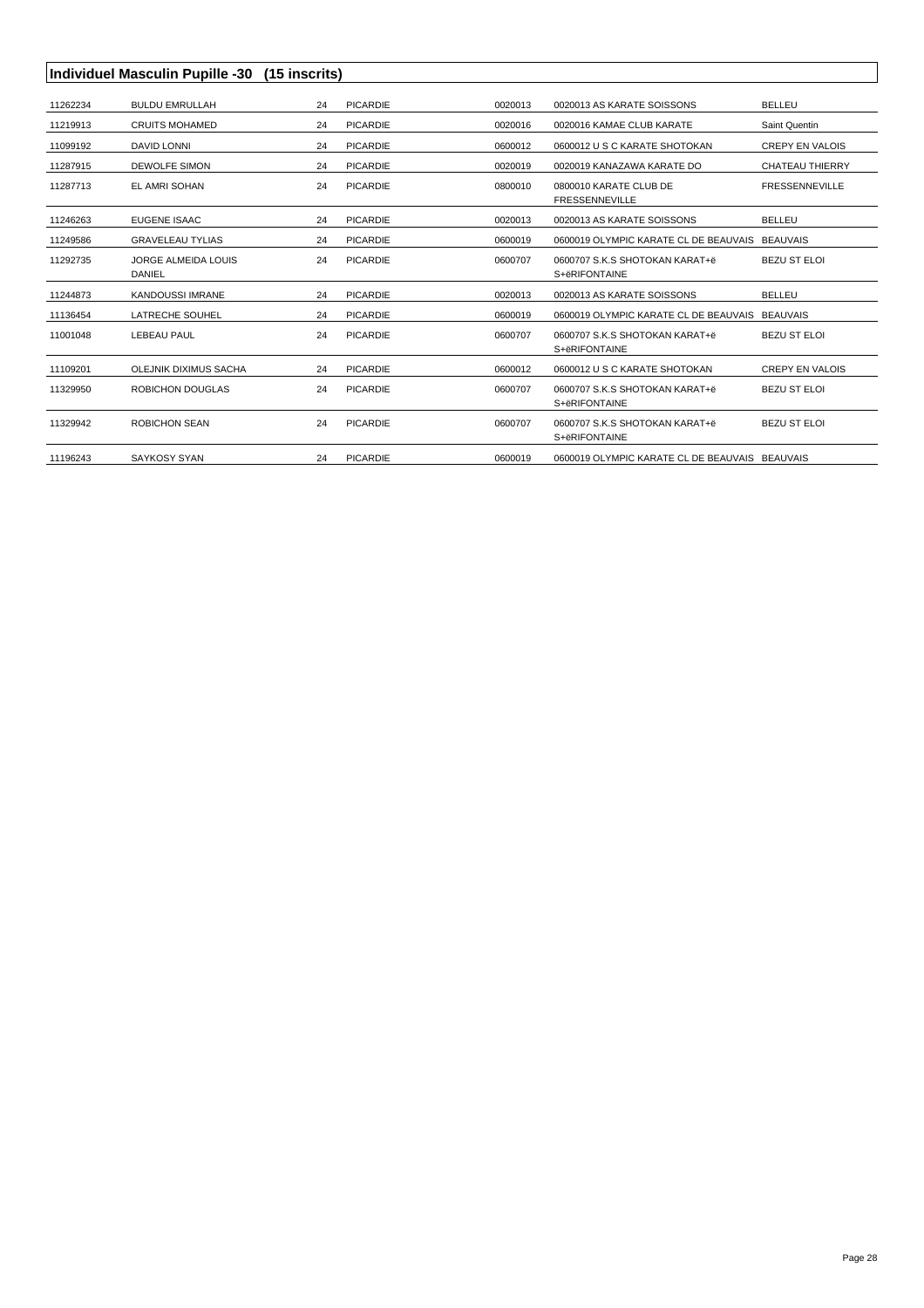## **Individuel Masculin Pupille -35 (7 inscrits)**

| 11183885 | AGNISSAN LIAM         | 24 | PICARDIE | 0600012 | 0600012 U S C KARATE SHOTOKAN                  | <b>CREPY EN VALOIS</b> |
|----------|-----------------------|----|----------|---------|------------------------------------------------|------------------------|
| 11126301 | CHEMIN PIERRE-ALBAN   | 24 | PICARDIE | 0020652 | 0020652 KARATE CLUB BUIRE VERVINS              | <b>BUIRE</b>           |
| 11252565 | <b>CORMIER MATTIS</b> | 24 | PICARDIE | 0020013 | 0020013 AS KARATE SOISSONS                     | BELLEU                 |
| 11189969 | DRIVER JULES          | 24 | PICARDIE | 0600694 | 0600694 LOCOMOTIVE CAMBLYSIEN                  | bornel                 |
| 11220693 | <b>INNOUCH AYOUB</b>  | 24 | PICARDIE | 0600694 | 0600694 LOCOMOTIVE CAMBLYSIEN                  | bornel                 |
| 11183938 | <b>MAGRI MATHIS</b>   | 24 | PICARDIE | 0600012 | 0600012 U S C KARATE SHOTOKAN                  | <b>CREPY EN VALOIS</b> |
| 11169214 | NIAUX ISAAC           | 24 | PICARDIE | 0600019 | 0600019 OLYMPIC KARATE CL DE BEAUVAIS BEAUVAIS |                        |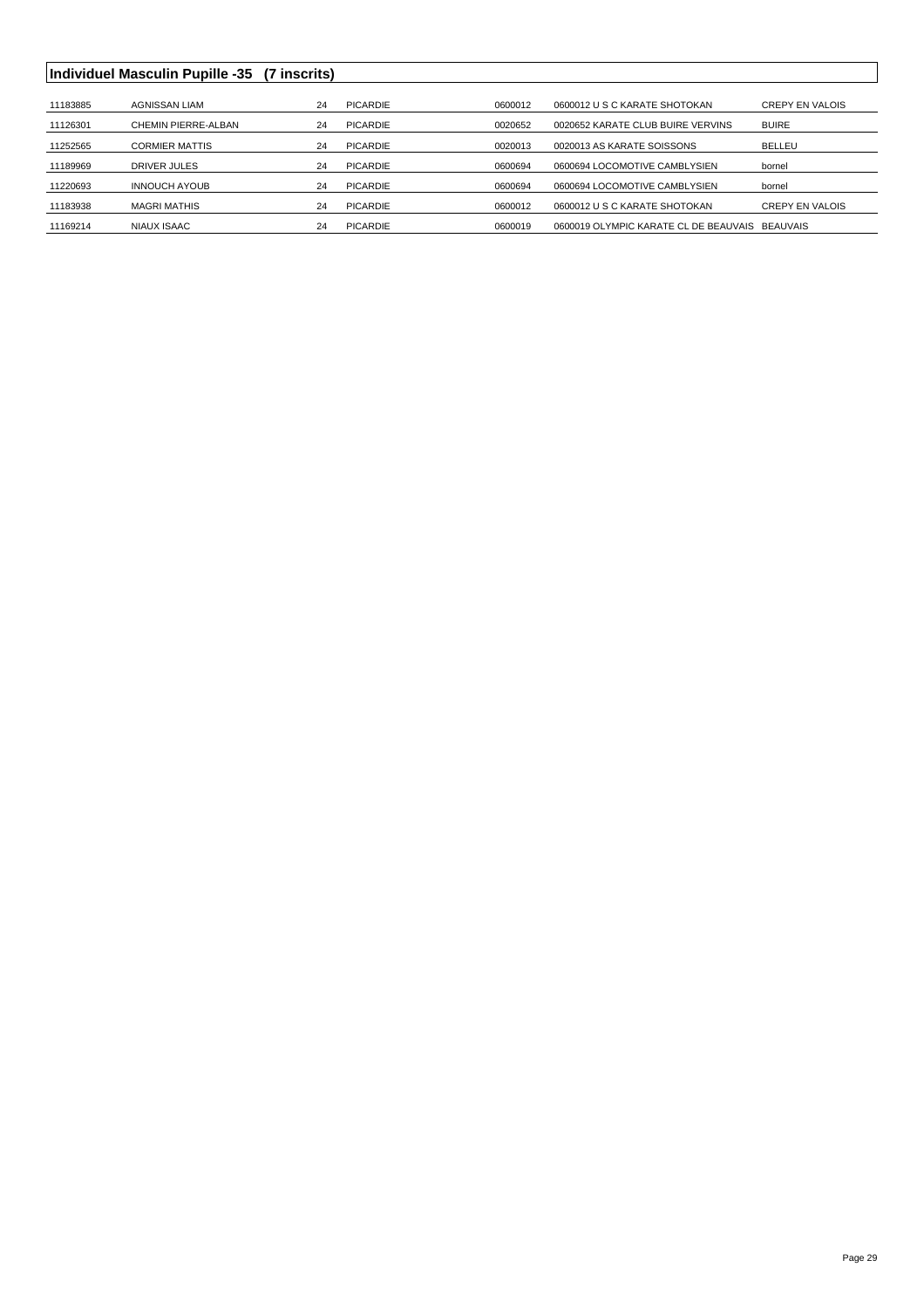|          | <b>Individuel Masculin Pupille -40</b> | (4 inscrits) |          |         |                                   |                 |
|----------|----------------------------------------|--------------|----------|---------|-----------------------------------|-----------------|
|          |                                        |              |          |         |                                   |                 |
| 11277004 | <b>BARAQUIN ANTOINE</b>                | 24           | PICARDIE | 0600060 | 0600060 BUSHIDO KARATE DU VALOIS  | CREPY EN VALOIS |
| 11263062 | DELBAERE HIPPOLYTE                     | 24           | PICARDIE | 0020652 | 0020652 KARATE CLUB BUIRE VERVINS | <b>BUIRE</b>    |
| 11339739 | GIRIERDUFOURNIER ENZO                  | 24           | PICARDIE | 0600012 | 0600012 U S C KARATE SHOTOKAN     | CREPY EN VALOIS |
| 11167881 | <b>ITRI NASSIME</b>                    | 24           | PICARDIE | 0020013 | 0020013 AS KARATE SOISSONS        | <b>BELLEU</b>   |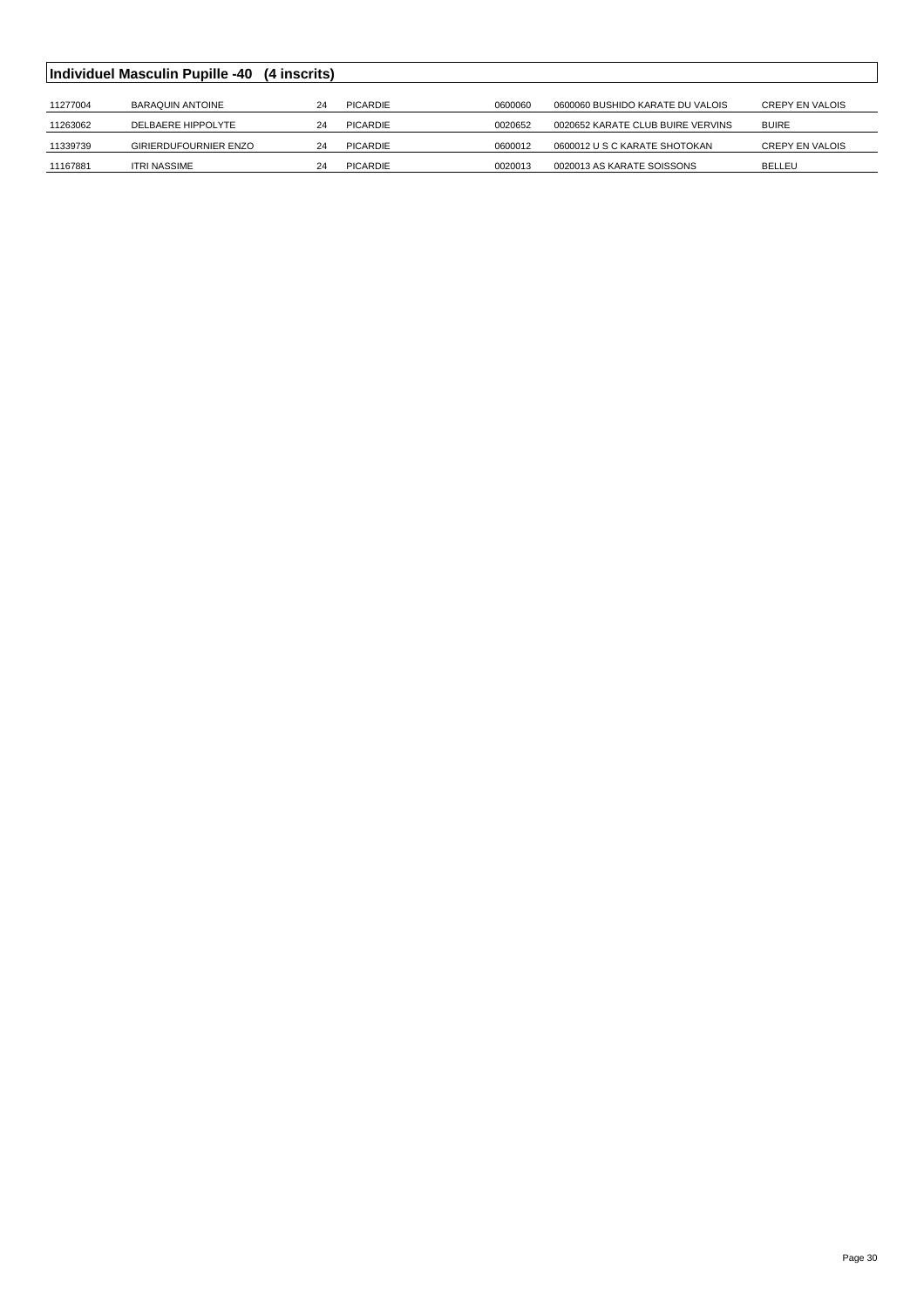| Individuel Masculin Pupille -45<br>(1 inscrit) |                       |    |          |         |                            |                |  |  |  |
|------------------------------------------------|-----------------------|----|----------|---------|----------------------------|----------------|--|--|--|
| 11370009                                       | OUKESSOU SIDI MOHAMED | 24 | PICARDIE | 0020013 | 0020013 AS KARATE SOISSONS | <b>BELLEL'</b> |  |  |  |